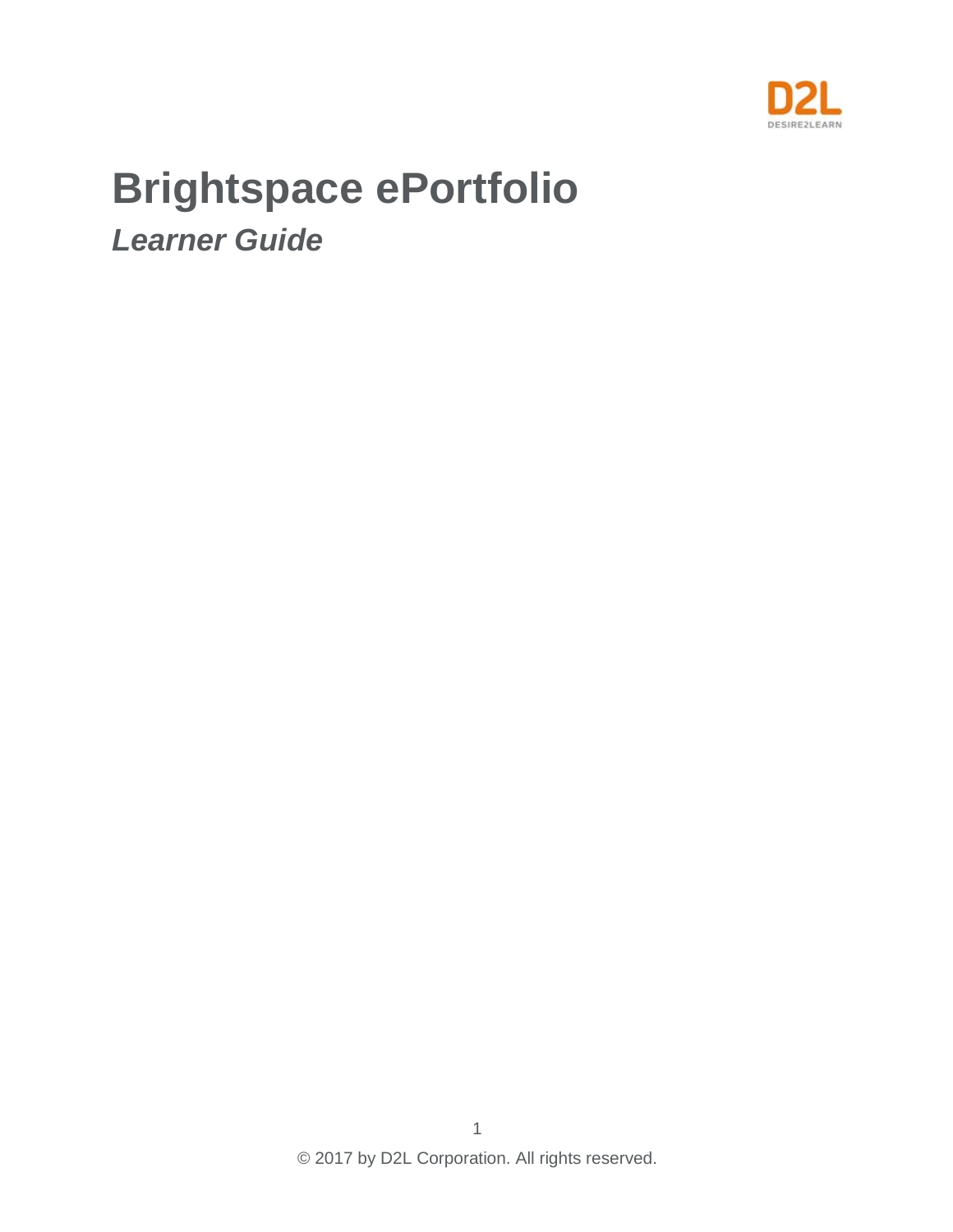

# Contents

| Submit Brightspace ePortfolio items to an assignment submission folder14 |  |
|--------------------------------------------------------------------------|--|
|                                                                          |  |
|                                                                          |  |
|                                                                          |  |
|                                                                          |  |
|                                                                          |  |
|                                                                          |  |
|                                                                          |  |
|                                                                          |  |
|                                                                          |  |
|                                                                          |  |
|                                                                          |  |
|                                                                          |  |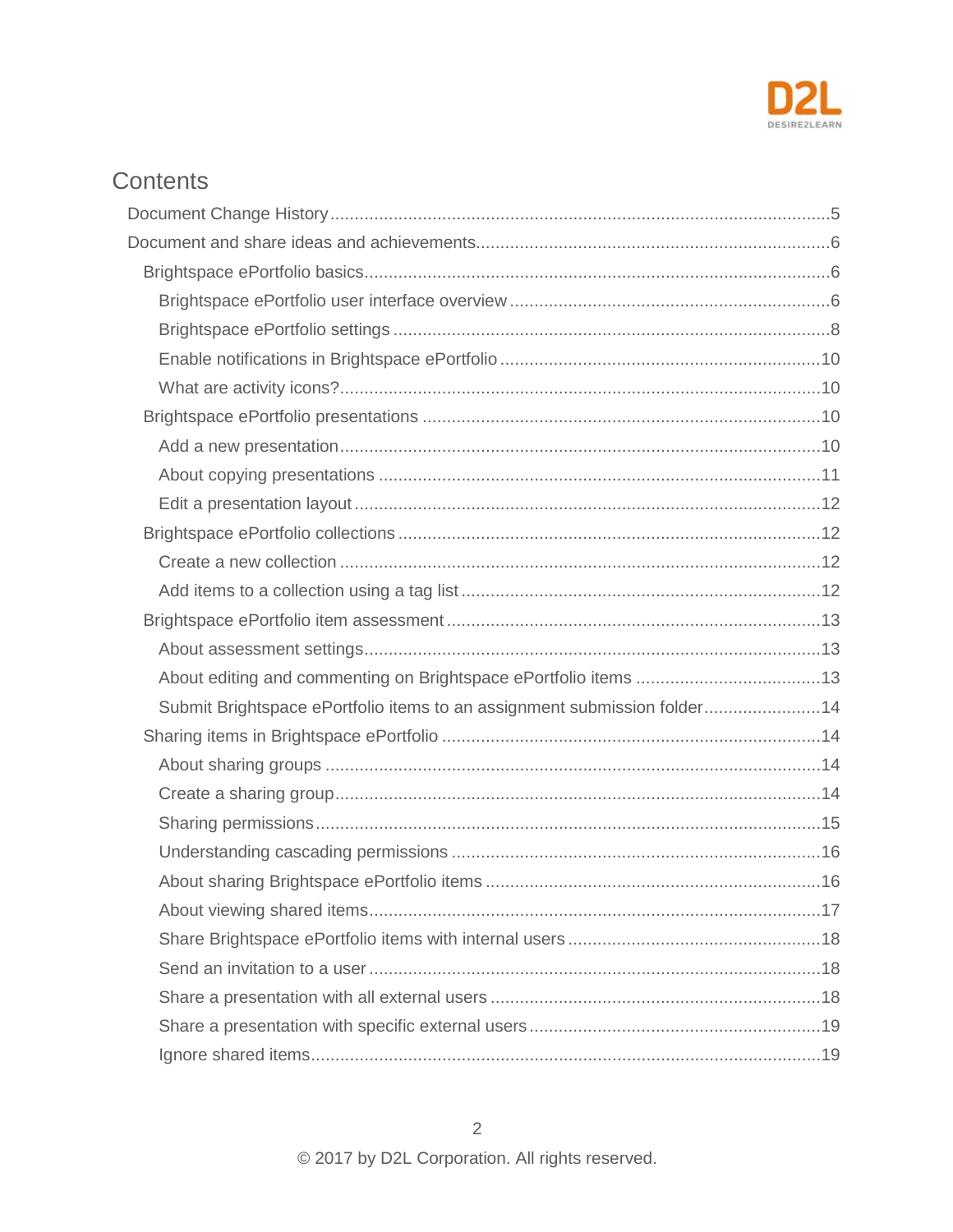

| What property changes occur when I export Brightspace ePortfolio items?21        |  |
|----------------------------------------------------------------------------------|--|
|                                                                                  |  |
| What property changes occur when I export a presentation to HTML format?23       |  |
|                                                                                  |  |
|                                                                                  |  |
|                                                                                  |  |
| Add artifacts to a collection using Brightspace ePortfolio Mobile for iOS 25     |  |
| Add artifacts to a collection using Brightspace ePortfolio Mobile for Android 25 |  |
|                                                                                  |  |
|                                                                                  |  |
|                                                                                  |  |
|                                                                                  |  |
|                                                                                  |  |
| Comment on artifacts using Brightspace ePortfolio Mobile for Android27           |  |
| Comment on artifacts using Brightspace ePortfolio Mobile for iOS 27              |  |
|                                                                                  |  |
|                                                                                  |  |
|                                                                                  |  |
|                                                                                  |  |
|                                                                                  |  |
|                                                                                  |  |
|                                                                                  |  |
|                                                                                  |  |
|                                                                                  |  |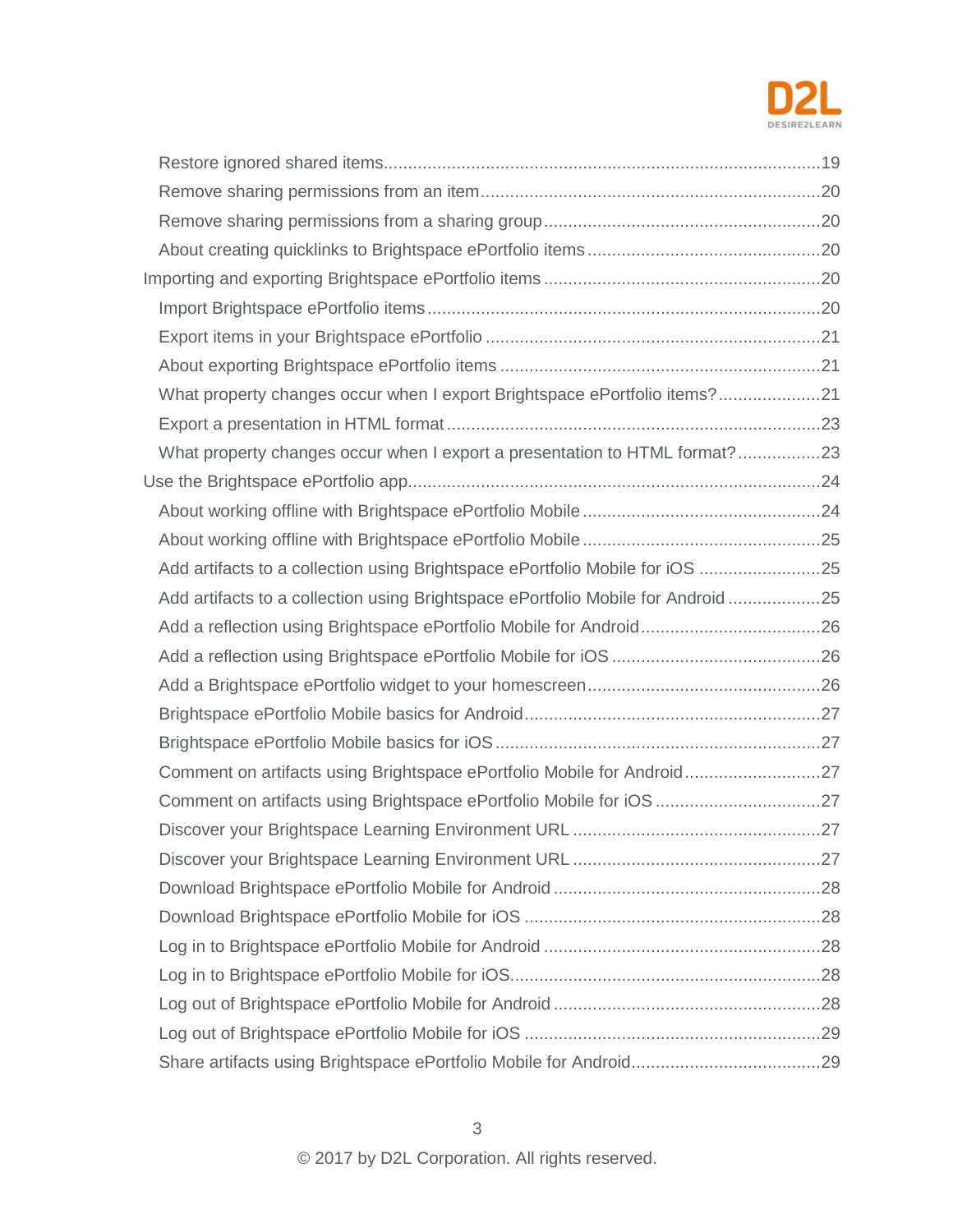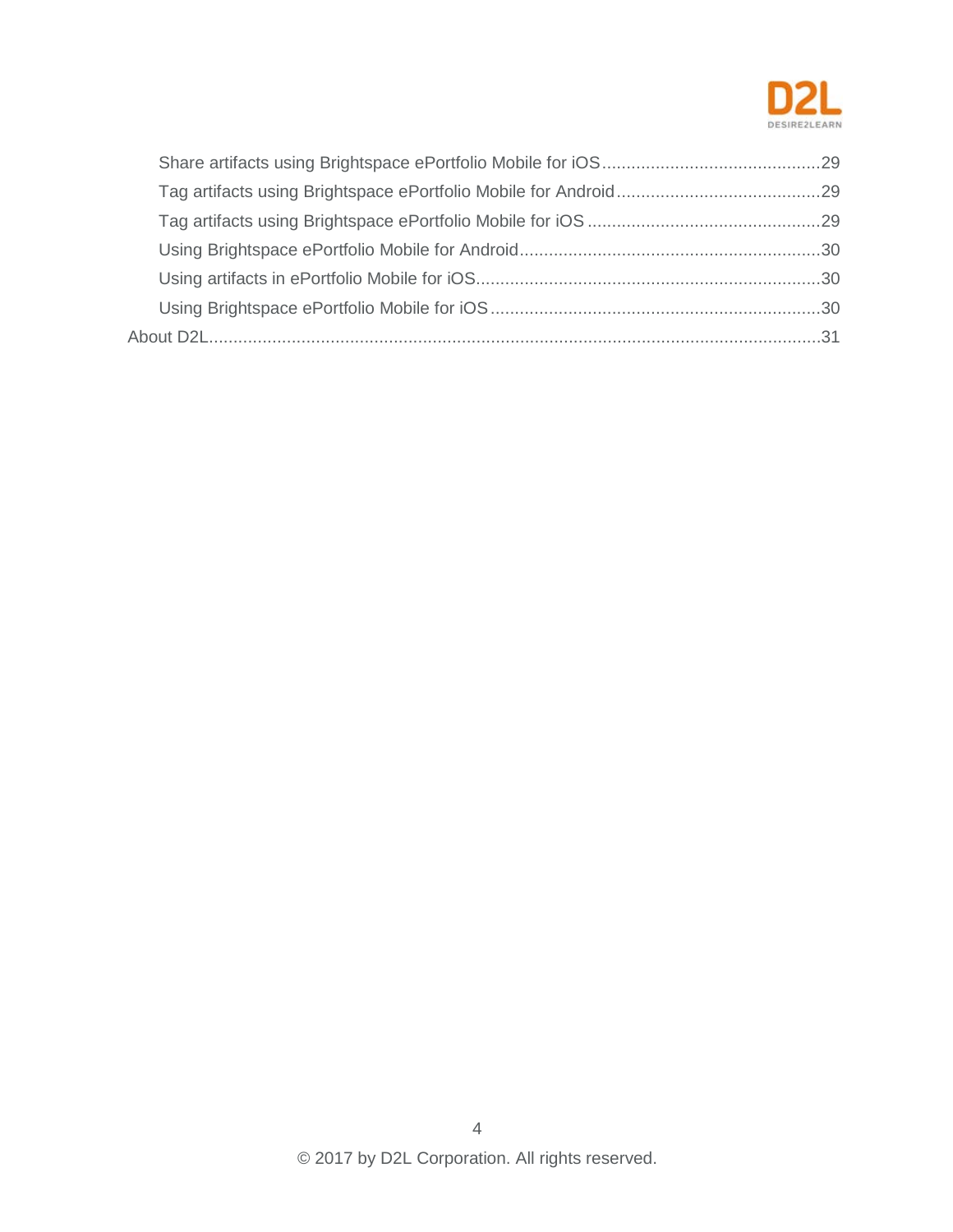

# <span id="page-4-0"></span>Document Change History

This version of the document replaces all previous versions. The following table describes the most recent changes to this document.

| <b>Revision Date</b> | <b>Summary of Changes</b>                                                                                                                                |
|----------------------|----------------------------------------------------------------------------------------------------------------------------------------------------------|
| August 3, 2017       | Added a note to the Brightspace ePortfolio topic to direct<br>users who are looking for the Brightspace Portfolio tool and<br>Brightspace Portfolio App. |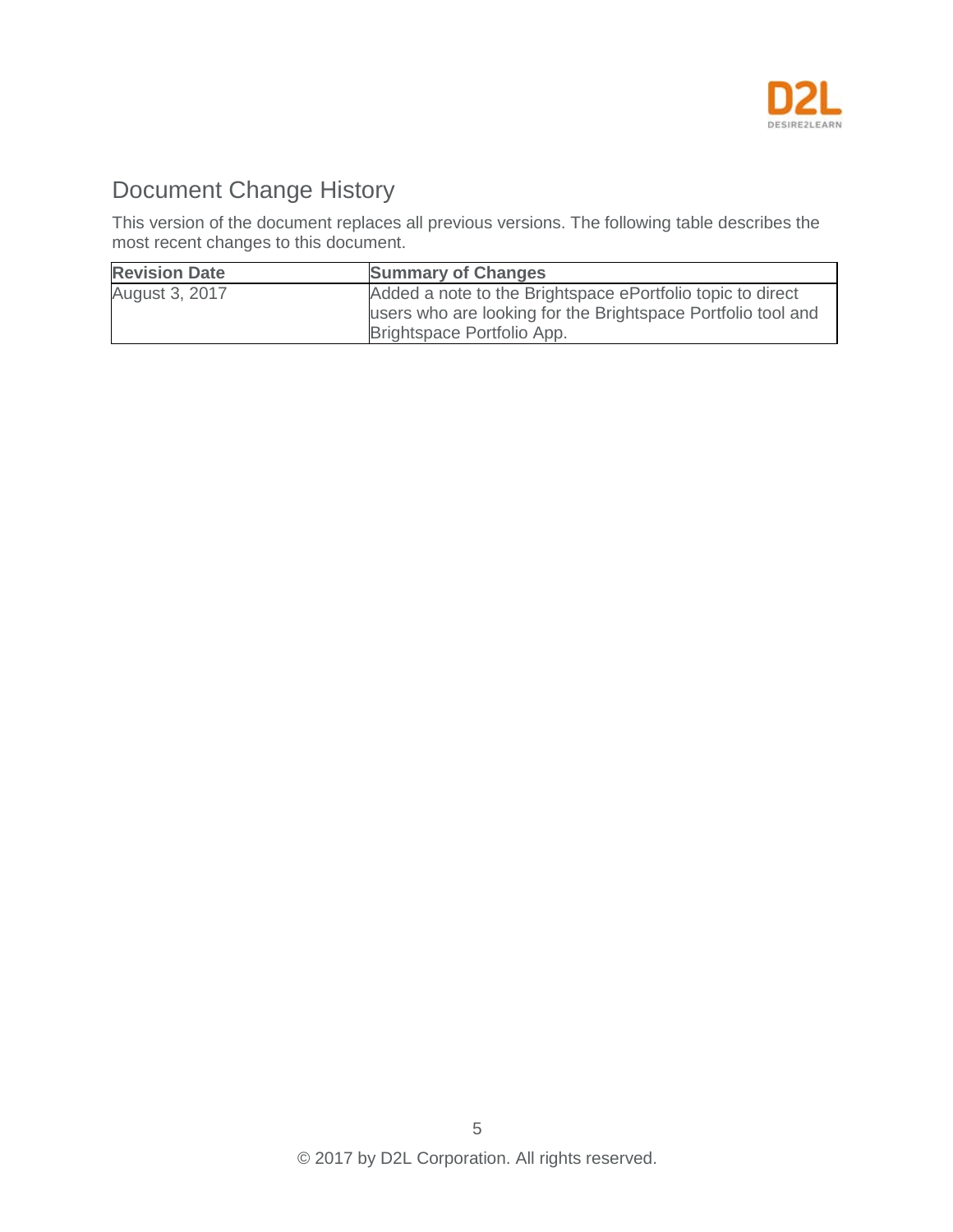

# <span id="page-5-0"></span>Document and share ideas and achievements

Brightspace ePortfolio is a personal portfolio tool for storing, organizing, reflecting on, and sharing items that represent your learning. You can include items such as documents, graphics, audio files, videos, presentations, and course work to demonstrate your improvement or mastery in certain areas.

You can control what items you want to include in your portfolio, how they are organized, and who you want to share them with. When you share items with your peers, mentors, or potential employers, you can give them permission to view items, edit items, see or add comments, and see or add assessments to receive feedback.

# <span id="page-5-1"></span>Brightspace ePortfolio basics

.

#### <span id="page-5-2"></span>**Brightspace ePortfolio user interface overview**

| ePortfolio<br>My Items<br>Explore<br><b>Sharing Groups</b>                                                             | Q<br>Search Newsfeed<br><b>泰 Settings</b>                                                                        |
|------------------------------------------------------------------------------------------------------------------------|------------------------------------------------------------------------------------------------------------------|
| What are you learning?                                                                                                 | Build your ePortfolio<br><b>New Presentation</b><br>e fi<br>Showcase your skills and achievements for<br>others. |
|                                                                                                                        | <b>New Collection</b><br>t, Add Files & Add Link<br>Organize ideas, discoveries, and<br>accomplishments.         |
| Shared Items<br>Friends List<br>Subscriptions<br>My Items<br>Filter by:<br>Rob Baker<br>으<br>Science dictionary *<br>c | Add Other Items                                                                                                  |
| Dictionary of science terms. Great for future reference.                                                               | 0 Unread Invites                                                                                                 |
| Edited by Rob Baker                                                                                                    | March 16 9:16 AM<br>You have no unread invites. View invites page.                                               |
| Comment                                                                                                                |                                                                                                                  |
| Rob Baker<br>오                                                                                                         |                                                                                                                  |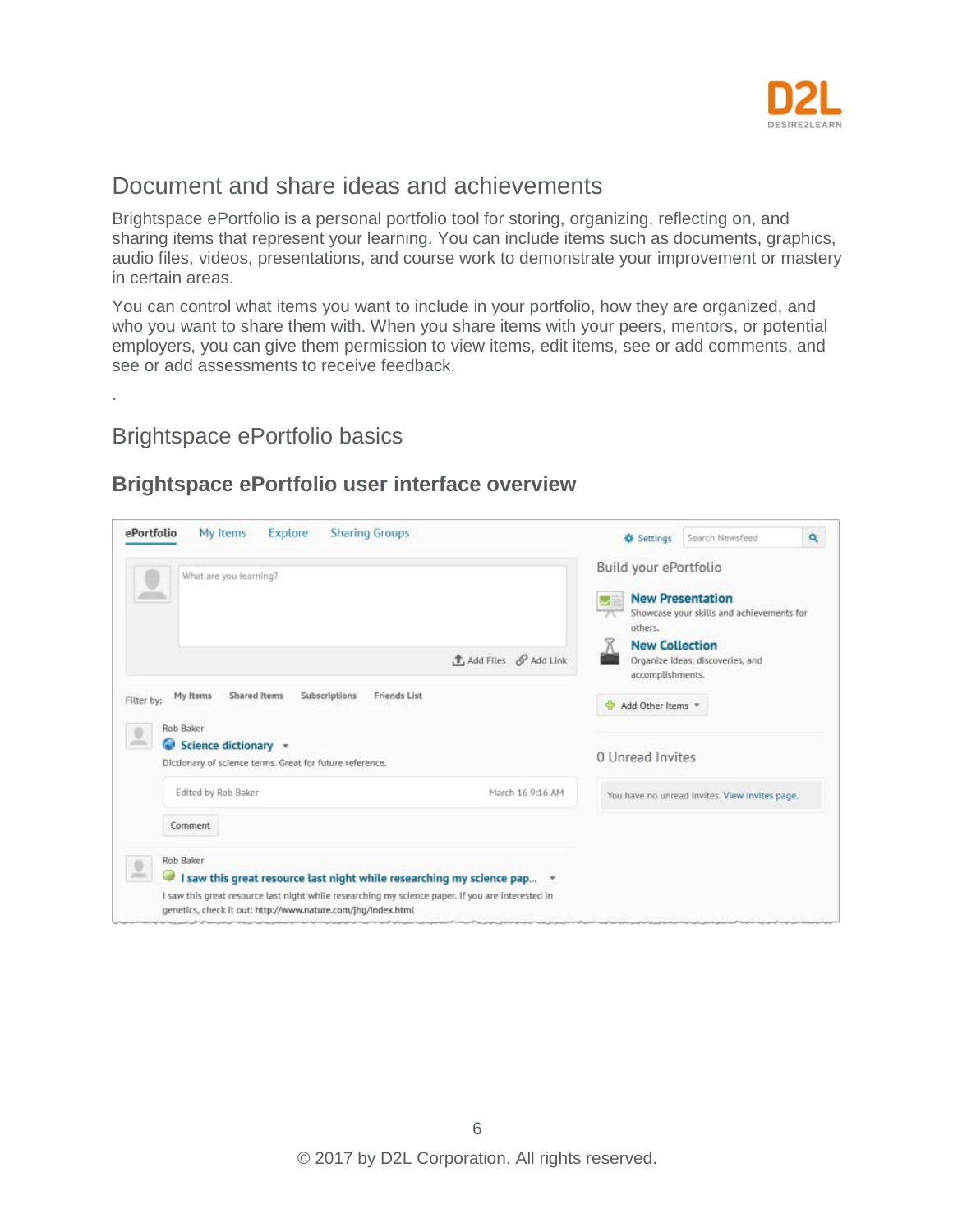

Brightspace ePortfolio is divided into 4 main pages: the Dashboard, the My Items page, the Explore page, and the Sharing Groups page.

| Page                                          | <b>Description</b>                                                                                                                                                                                                                                                                                                                                                                                                                         |  |  |  |  |  |
|-----------------------------------------------|--------------------------------------------------------------------------------------------------------------------------------------------------------------------------------------------------------------------------------------------------------------------------------------------------------------------------------------------------------------------------------------------------------------------------------------------|--|--|--|--|--|
| <b>Brightspace</b><br>ePortfolio<br>Dashboard | The Dashboard is the main landing page for Brightspace ePortfolio. On the<br>Dashboard page, you can add new content to your Brightspace ePortfolio,<br>review recent activity on your items and items shared with you, and check<br>invites from your peers.                                                                                                                                                                              |  |  |  |  |  |
|                                               | The "What are you learning?" panel prompts you to record brief thoughts<br>about a current learning experience which you can expand upon at a later<br>date. You can also add file artifacts or a link artifact to your Brightspace<br>ePortfolio or associate them with your brief reflection.<br>When you post an item, it automatically shares with the default sharing group<br>you specify in your Brightspace ePortfolio settings.   |  |  |  |  |  |
|                                               | The Announcements feed consolidates recent activity on your items and items<br>shared with you. Your items appear in this area if they have been recently<br>edited, commented on, or assessed. If you contribute a comment, an edit, or<br>an assessment to another user's item, that item also appears in the<br>Announcements feed and you can see contributions others are making to it.                                               |  |  |  |  |  |
|                                               | Filters at the top of the Announcements feed enables you to search and view<br>specific sets of content: recent activity by ownership, people and items you've<br>subscribed to, and items from contacts in the Instant Messages tool via the<br>Friends List.                                                                                                                                                                             |  |  |  |  |  |
|                                               | The Unread Invites panel displays your recent invites, including the author of<br>the invite, the message content, and the associated Brightspace ePortfolio<br>item.                                                                                                                                                                                                                                                                      |  |  |  |  |  |
| My Items                                      | The My Items page consolidates all of your artifacts, reflections,<br>presentations, collections, and learning objectives into a single view, enabling<br>you to view, search, and manage all of your content from one location. On the<br>My Items page you can:                                                                                                                                                                          |  |  |  |  |  |
|                                               | Add Brightspace ePortfolio content using the New Presentation, New<br>Collection, and Add buttons.<br>Bulk add items to a presentation or collection or bulk associate items<br>with learning objectives using the More Actions button.<br>Perform common actions on your Brightspace ePortfolio items, such as<br>$\bullet$<br>view, preview (image and HTML file artifacts only), edit, copy<br>(presentations only), delete, and share. |  |  |  |  |  |
|                                               | Your Brightspace ePortfolio items display in a list that you can sort and filter.                                                                                                                                                                                                                                                                                                                                                          |  |  |  |  |  |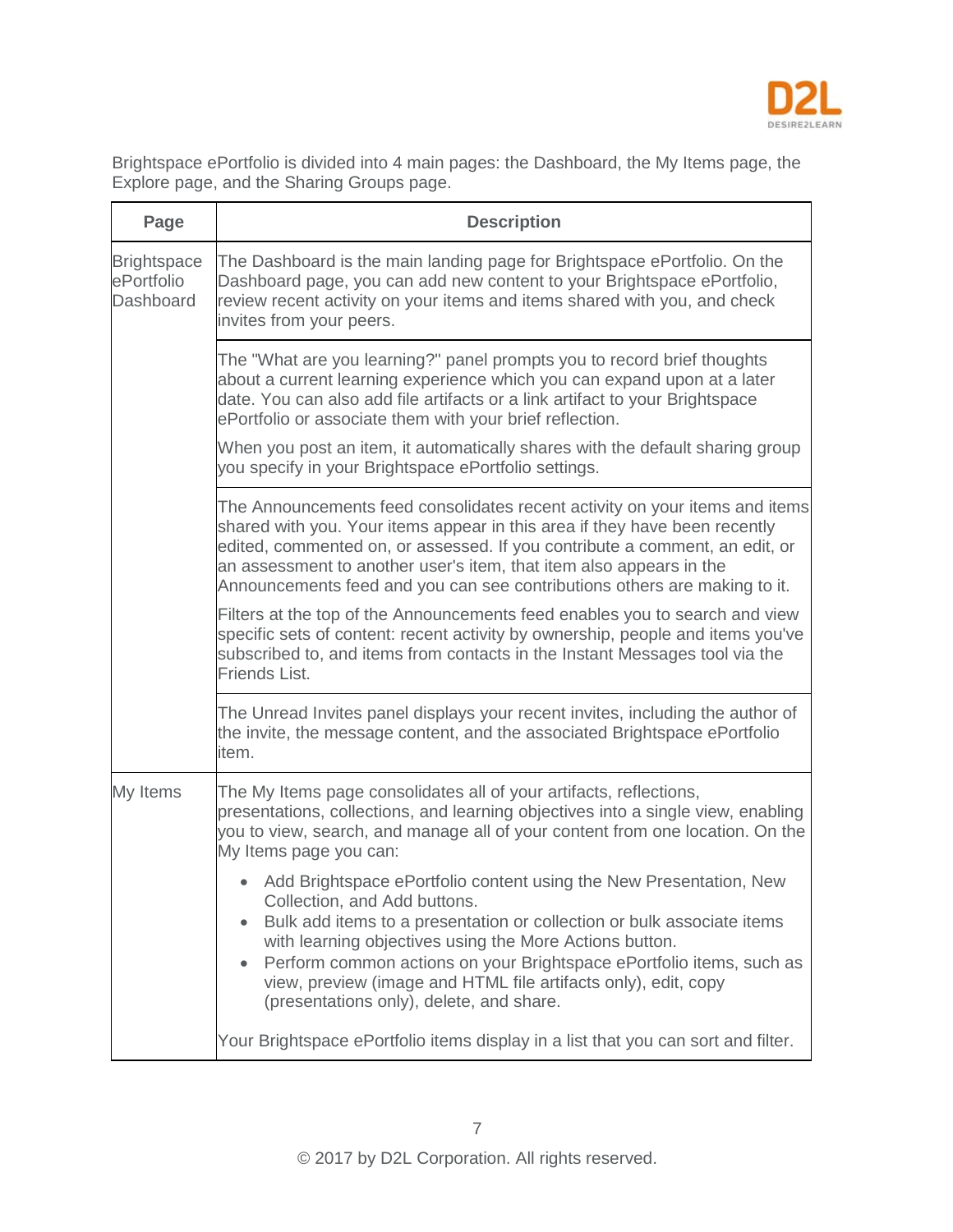

| Page                                          | <b>Description</b>                                                                                                                                                                                                                                                                                                                                                                                                                                                      |  |  |  |  |
|-----------------------------------------------|-------------------------------------------------------------------------------------------------------------------------------------------------------------------------------------------------------------------------------------------------------------------------------------------------------------------------------------------------------------------------------------------------------------------------------------------------------------------------|--|--|--|--|
| <b>Brightspace</b><br>ePortfolio<br>Dashboard | The Dashboard is the main landing page for Brightspace ePortfolio. On the<br>Dashboard page, you can add new content to your Brightspace ePortfolio,<br>review recent activity on your items and items shared with you, and check<br>invites from your peers.                                                                                                                                                                                                           |  |  |  |  |
| <b>Explore</b>                                | The Explore page consolidates items others have shared publicly or privately<br>with you into one view. Shared Brightspace ePortfolio items display in a list<br>that you can sort and filter. On the Explore page you can:                                                                                                                                                                                                                                             |  |  |  |  |
|                                               | Browse items.<br>Depending on your sharing permissions, view and leave comments and<br>assessments and edit others' items. A feedback activity icon appears<br>beside items when there is comment and assessment activity.<br>Click on a user's name to view all content shared from that user.<br>• Subscribe to an item or a user.<br>Use the search field to find content. The search checks for matches<br>within item titles, tags, descriptions, and owner names. |  |  |  |  |
| Sharing<br>Groups                             | The Sharing Groups page displays all sharing groups to which you are a<br>member. Use a sharing group to apply and save permissions for different<br>users and groups of users. This allows you to attach the sharing group to new<br>and existing items rather than specifying permissions for each item you<br>create.                                                                                                                                                |  |  |  |  |

# <span id="page-7-0"></span>**Brightspace ePortfolio settings**

|  |  |  | Settings allow you to change display options and preferences for your Brightspace ePortfolio. |  |  |
|--|--|--|-----------------------------------------------------------------------------------------------|--|--|
|  |  |  |                                                                                               |  |  |

| <b>Setting</b>          | <b>Description</b>                                                                                                                 |  |  |  |
|-------------------------|------------------------------------------------------------------------------------------------------------------------------------|--|--|--|
| <b>Display Options</b>  |                                                                                                                                    |  |  |  |
| Default list size       | Select the number of items to display in your Announcements feed, My<br>Items, and Explore lists.                                  |  |  |  |
| feed items              | Number of activities Select the maximum number of events you want to display for each<br>on Announcements Announcements feed item. |  |  |  |
| <b>My Modifications</b> | Select whether to include activity you make on your own items in your<br>Announcements feed.                                       |  |  |  |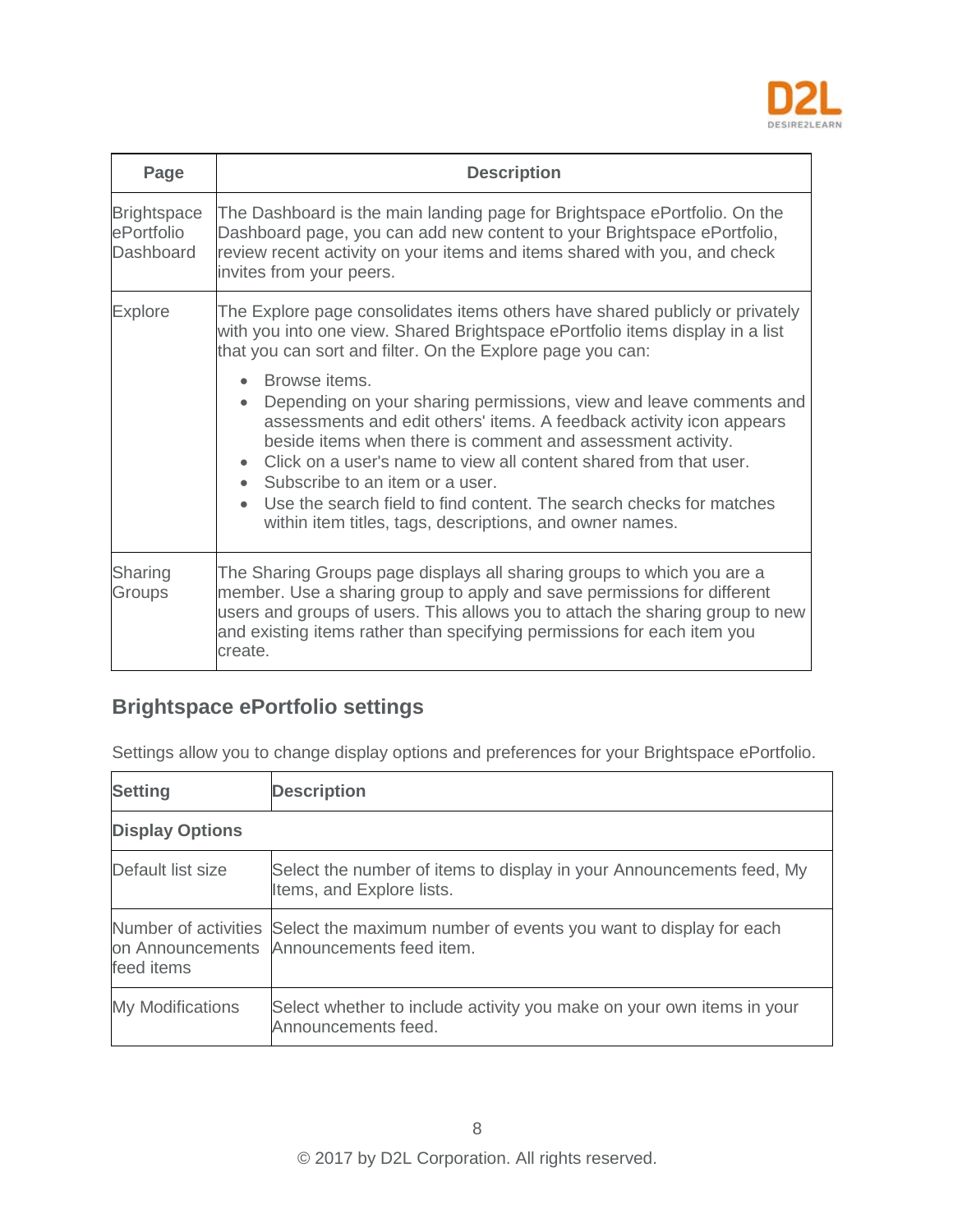

| Number of unread<br>invites on dashboard                     | Select how many unread invites appear on your dashboard.                                                                                                                                                        |  |  |  |
|--------------------------------------------------------------|-----------------------------------------------------------------------------------------------------------------------------------------------------------------------------------------------------------------|--|--|--|
| <b>Item Defaults</b>                                         |                                                                                                                                                                                                                 |  |  |  |
| Item feedback                                                | Select whether you want to allow comments or assessments by default<br>when creating items.                                                                                                                     |  |  |  |
|                                                              | Note: These settings enable commenting and assessments; you still need<br>to set permissions around who can add comments or assessments.                                                                        |  |  |  |
|                                                              | Default presentation This area displays the current default theme for the organization.                                                                                                                         |  |  |  |
| theme                                                        | If you have permission, you can click the Manage Themes link to make<br>edits to presentation themes and their styles. Your edits are visible to all<br>other users in your organization.                       |  |  |  |
| <b>RSS Updates</b>                                           |                                                                                                                                                                                                                 |  |  |  |
| <b>Feedback RSS</b>                                          | Notifies you when edits, comments, or assessments are made on one of<br>your portfolio items by another user.                                                                                                   |  |  |  |
|                                                              | To use RSS feeds, you must subscribe to an external RSS reader.                                                                                                                                                 |  |  |  |
| <b>Ignore List</b>                                           |                                                                                                                                                                                                                 |  |  |  |
| Ask for confirmation<br>before ignoring<br>items from users  | Select if you want to see a confirmation dialog asking if you want to<br>ignore items from a user.                                                                                                              |  |  |  |
| Ask for confirmation<br>before restoring<br>items from users | Select if you want to see a confirmation dialog asking if you want to<br>restore items from a user.                                                                                                             |  |  |  |
| <b>Invite RSS</b>                                            | Notifies you when you receive an invite to view another user's item.                                                                                                                                            |  |  |  |
|                                                              | To use RSS feeds, you must subscribe to an external RSS reader.                                                                                                                                                 |  |  |  |
| <b>Sharing Settings</b>                                      |                                                                                                                                                                                                                 |  |  |  |
| <b>Invite Delivery</b><br>Method                             | Select Email Invitation if you want to receive an email when others invite<br>you to view items from their Brightspace ePortfolio.                                                                              |  |  |  |
|                                                              | A copy of the invite always appears on your Invites page.                                                                                                                                                       |  |  |  |
| <b>Default Sharing</b><br>Group                              | Select a default sharing group to apply to all new items in your<br>Brightspace ePortfolio that meet your filter criteria. Use this option if you<br>consistently share new items with the same group of users. |  |  |  |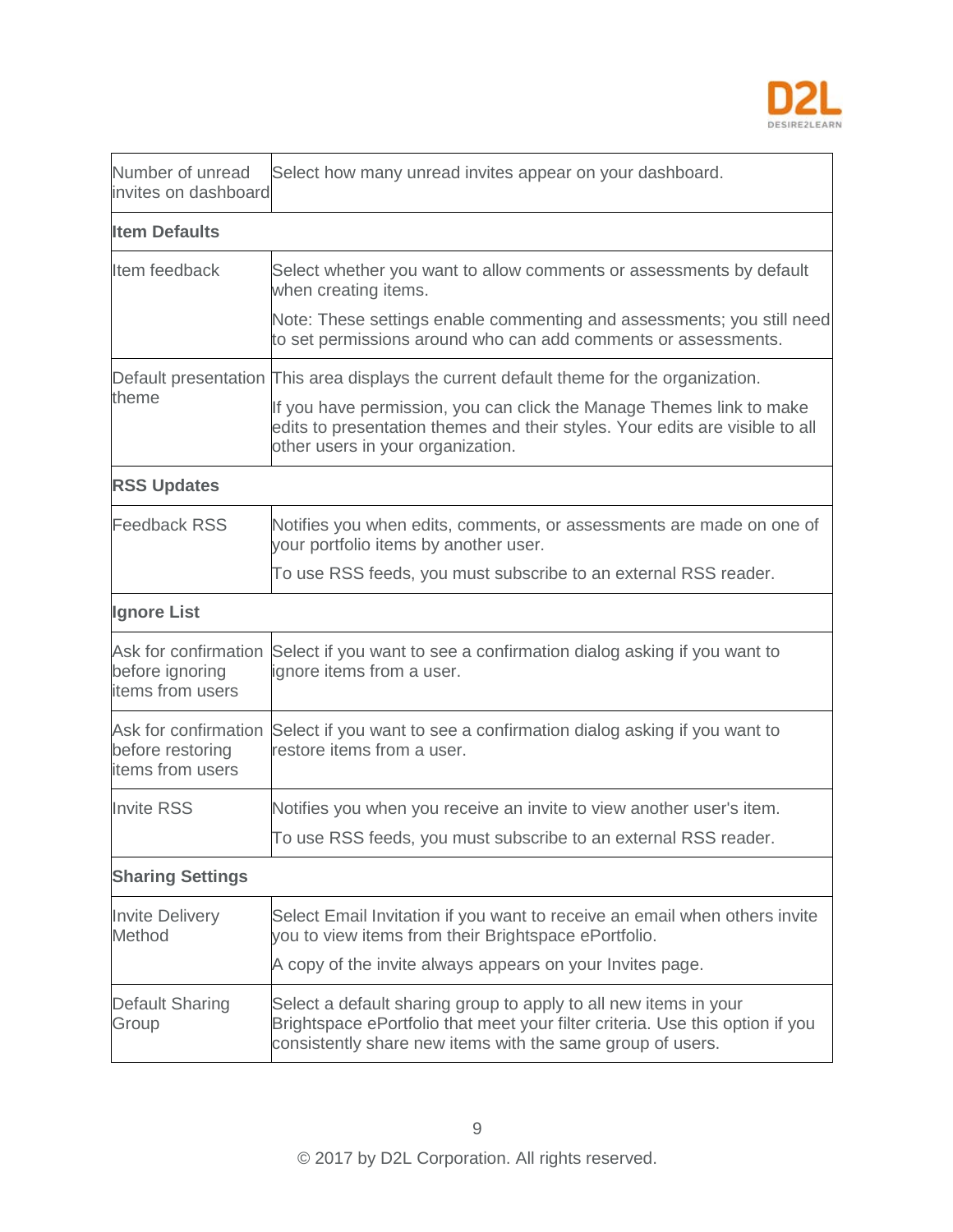

#### <span id="page-9-0"></span>**Enable notifications in Brightspace ePortfolio**

You can sign up to receive immediate text or email notifications when Brightspace ePortfolio feedback gets added to subscribed items or to your items, and when another user has subscribed to your items.

You must set up a contact method before subscribing to notifications.

- 1. On the minibar, from your personal menu, click **Notifications**.
- 2. In the **Instant Notifications** area, select how you want to receive notifications for any of the following options:
	- **Brightspace ePortfolio - feedback added to subscribed items**
	- **Brightspace ePortfolio - another user has subscribed to your updates**
	- **Brightspace ePortfolio - feedback added to my items**
- 3. Click **Save**.

#### <span id="page-9-1"></span>**What are activity icons?**

Once you share items with others and they provide comments or rubric assessments, on the My Items page, icons that represent this activity appear beside your items.

You can click on these icons to view details about which individuals or groups you are sharing an item with or to review comments and rubric assessments made on that item.

Clicking on the sharing group icon or individual icon opens an item's Sharing Settings dialog. From here you can modify who can access your item. Clicking on the feedback icon opens an item's View page where you can review comments and rubric assessments from others.



Activity icons indicate an item's sharing and feedback count.

# <span id="page-9-2"></span>Brightspace ePortfolio presentations

#### <span id="page-9-3"></span>**Add a new presentation**

Presentations let you compile Brightspace ePortfolio items into a web project to showcase your achievements. Your presentations can have multiple pages. Presentations provide a polished, professional medium to demonstrate your learning and accomplishments.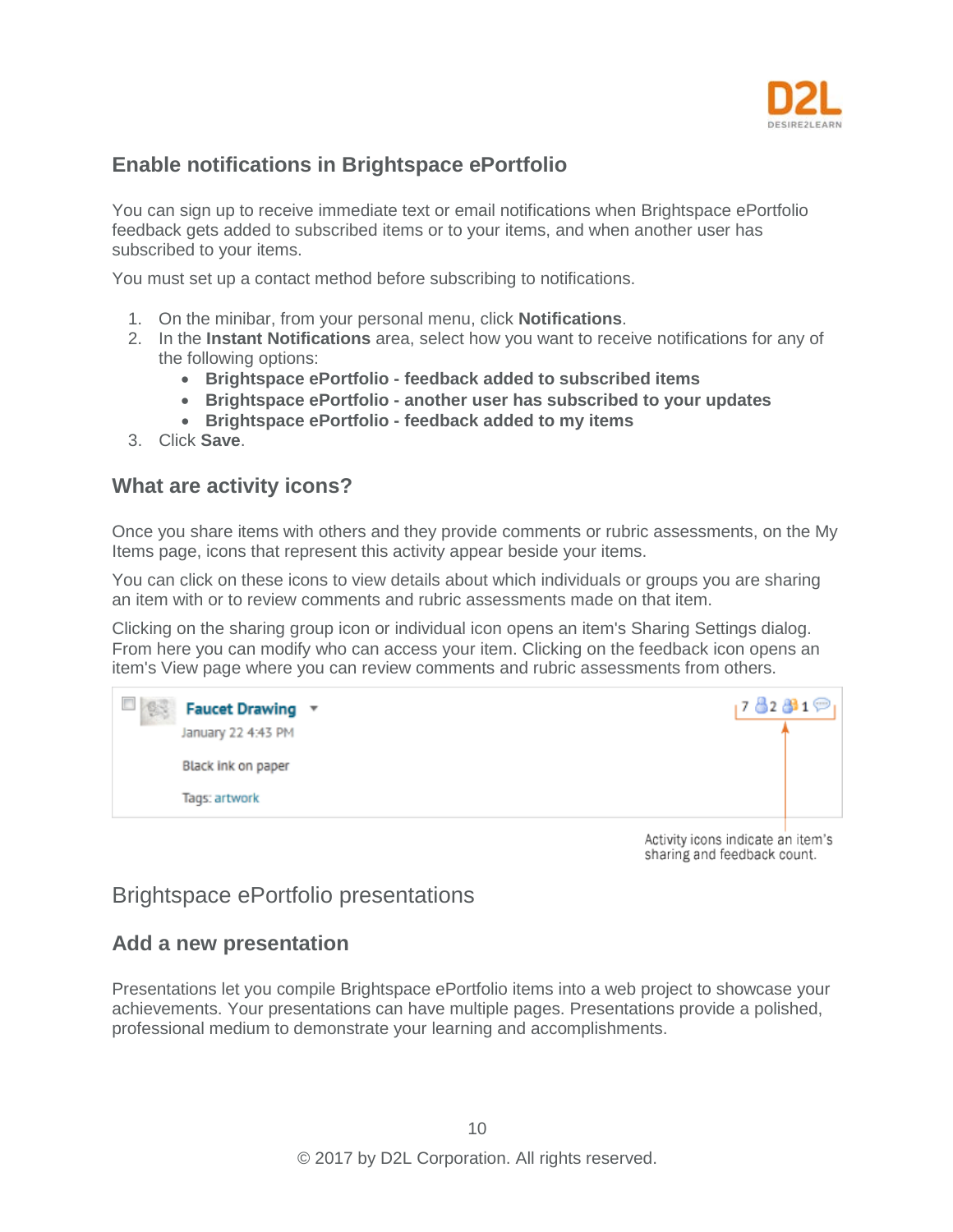

A banner appears at the top of every page in a presentation. The presentation title usually appears in the banner, much like a header in a book. You can include additional text in the banner as a description. The theme of the presentation controls the style of the banner, including the background and fonts used.

Themes are default style templates that give your presentations a consistent look and feel. Themes are comprised of styles which control one aspect of the design. For example, there are separate styles that control the look of titles, links, dates, and images.

Your organization provides presentation themes, but you may be able to change some or all aspects of a theme.

- 1. On the navbar, click **extending ePortfolio**.
- 2. On the **My Items** page, click **New Presentation**.
- 3. In the **Properties** tab, enter your presentation details. Click **Save**.
- 4. In the **Content/Layout** tab, do any of the following:
	- To add pages to your presentation, in the **Pages** panel, click the **New page** icon. Enter your page details. Click **Save**.
	- To add content to your presentation, in a **Content Area** panel, click **Add Component**. Locate your component, select it, and click **Add**.
- 5. In the **Banner** tab, enter your banner details.
- 6. In the **Theme** tab, do any of the following:
	- To edit your current theme, in the **Current Theme** area, click the **V** Edit Styles icon. Make your changes. Click **Save**.
	- To select a new theme for your presentation, in the **Available Themes** area, click **Select** > **Set Theme**.

#### <span id="page-10-0"></span>**About copying presentations**

You can copy presentations only from your own Brightspace ePortfolio. When copying a presentation, the following information copies:

- The presentation's description, tags, comments, and assessment properties
- The theme
- The banner title, description, and appearance
- All pages, page layouts, page content, display options, and display orders

The following information does not copy:

- Permissions
- Comments or assessments for the presentation
- Reflections associated with the presentation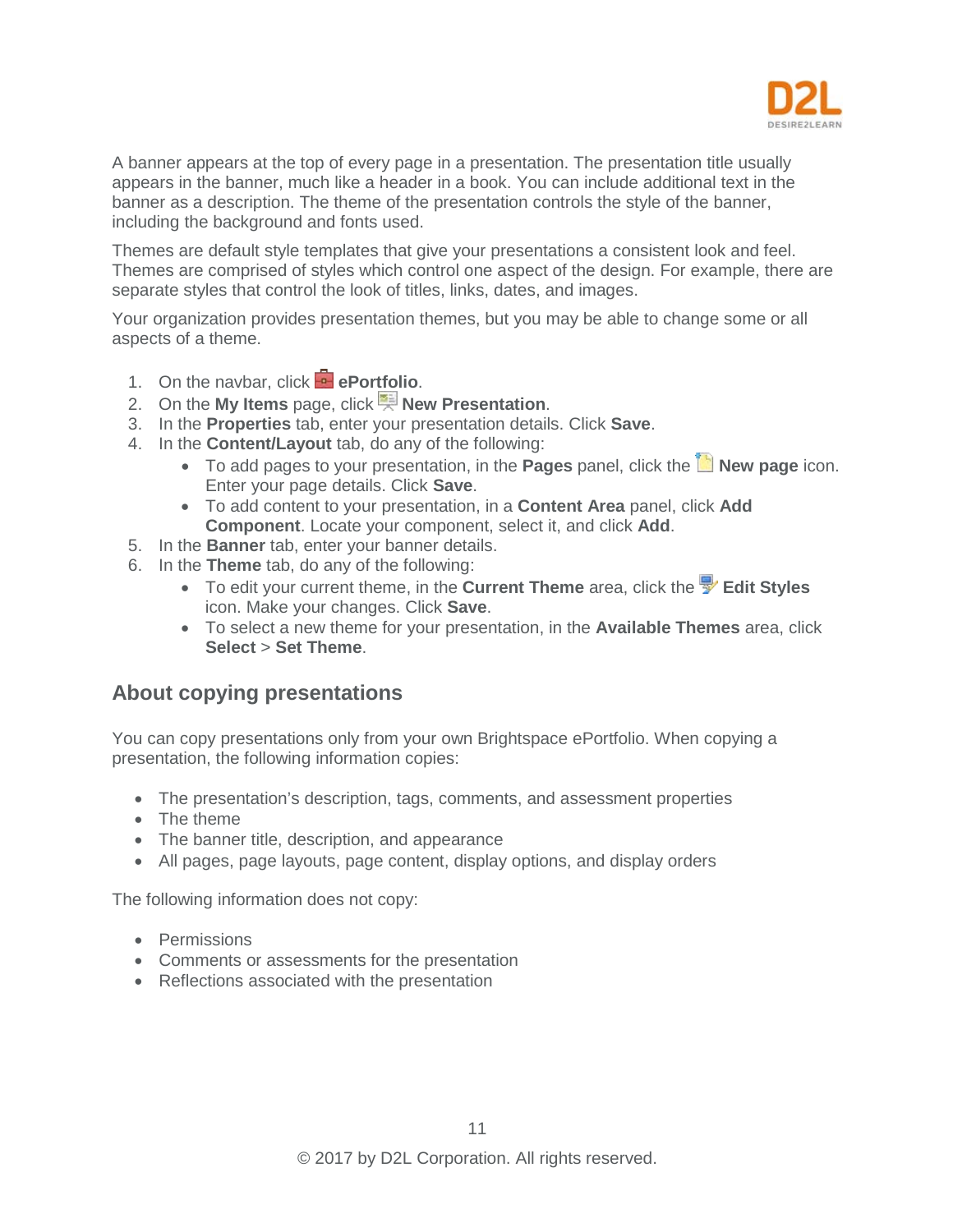

#### <span id="page-11-0"></span>**Edit a presentation layout**

- 1. On the navbar, click **e**Portfolio.
- 2. On the **My Items** page, from the context menu of the presentation you want to edit, click **Edit**.
- 3. In the **Content/Layout** tab, do any of the following:
	- To edit where the page navigation appears, click **Edit Presentation Navigation**. Select your navigation option. Click **Save**.
	- To edit where content areas appear on a page, click **Edit Page Layout**. Select your layout option. Click **Save**.
	- To move an item in a content area, from the item's context menu, click **Move [Up/Down/To]**.
	- To remove an item in a content area, from the item's context menu, click **Remove from Layout**.
	- To edit how an item appears in a content area, from the item's context menu, click **Edit Display Options**. Make your changes. Click **Save**.

#### <span id="page-11-1"></span>Brightspace ePortfolio collections

#### <span id="page-11-2"></span>**Create a new collection**

Collections are groups of artifacts, reflections, presentations, and learning objectives. An item can belong to multiple collections at the same time. For example, you can add a short story you wrote to a collection called "Fiction" as well as a collection called "Creative Writing 101" and there will only be one copy of the story (artifact).

- 1. On the navbar, click **P ePortfolio**.
- 2. On the My Items page, click **New Collection**.
- 3. Enter your collection details.
- 4. Click **Save**.
- 5. In the **Items in Collection** area, click **Add to Collection**.
- 6. Click **Artifacts, Presentations, Reflections, or Learning Objectives**.
- 7. Select the check box for every item you want to add. Click **Add**.
- 8. Click **Save and Close**.

#### <span id="page-11-3"></span>**Add items to a collection using a tag list**

All items that use the tags that you specify in the tag list are automatically added to the collection. If you share the collection with other users, you automatically share all of the items.

In order to add an item to your collection using a tag list, the item must contain all of the tags identified in the list. For example, if you create a tag list with the tags science, astronomy, and Venus, you must tag the item with all three words in order for it to automatically add to the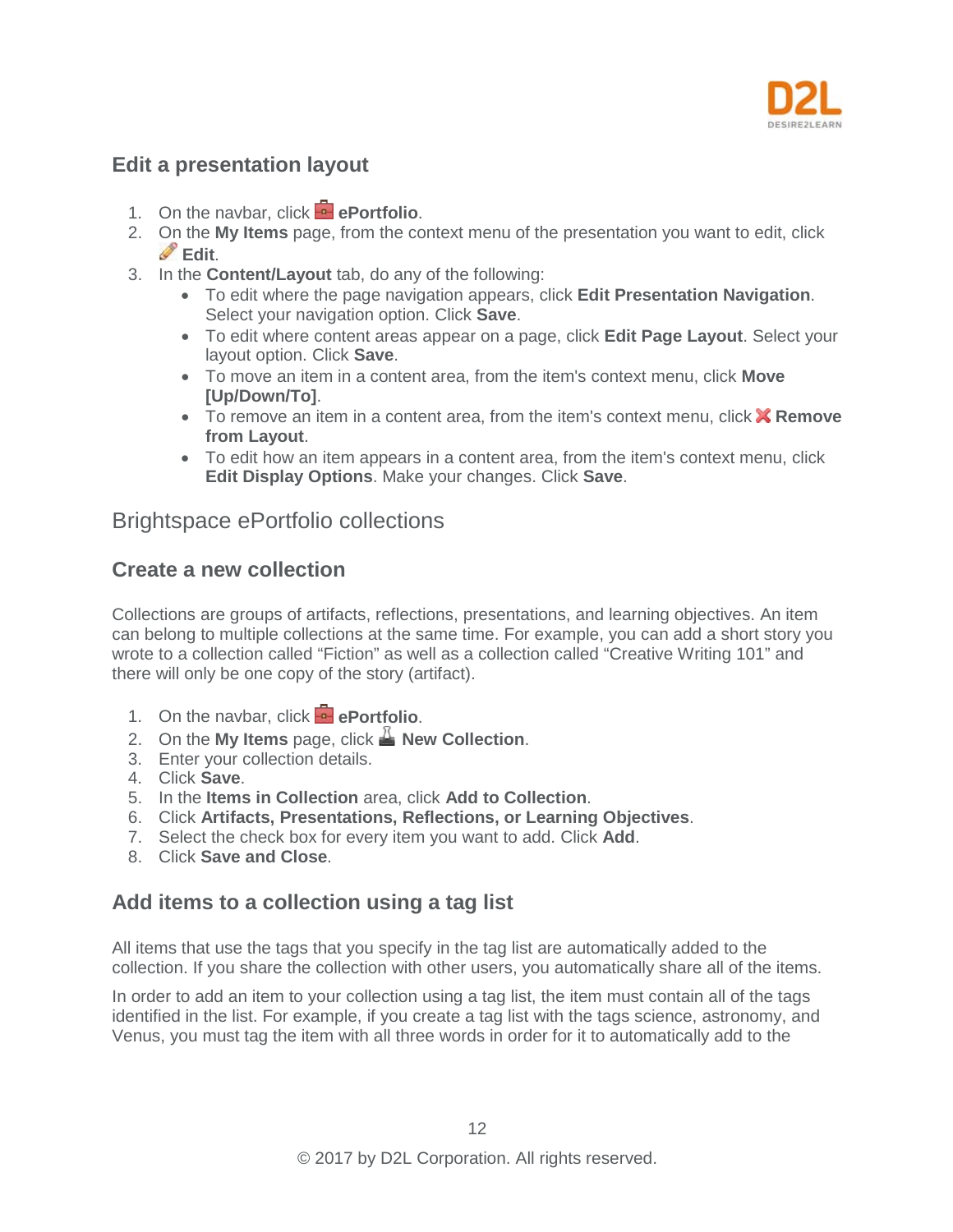

collection upon creation. If you want the item to only require one of the tags, create three separate tag lists each containing one of the tag words.

- 1. On the navbar, click **extending ePortfolio**.
- 2. On the **My Items** page, from the context menu of the collection you want to add items to using a tag list, click **Edit**.
- 3. In the **Items in Collection** area, click **Add to Collection** > **Tag List**.
- 4. Enter a name for your list. In the **Tags in List** field, enter the tags for your list.
- 5. Click **Save**.

#### <span id="page-12-0"></span>Brightspace ePortfolio item assessment

#### <span id="page-12-1"></span>**About assessment settings**

Enabling comments on an artifact, collection, reflection, presentation, or learning objective allows users who are viewing the item to leave feedback. Use this feature to collaborate with peers so they may comment on your work, provide constructive criticism, or point out additional resources.

Enabling assessments for an artifact, collection, reflection, presentation, or learning objective allows users with the appropriate permissions to evaluate the item using a rubric. You must select which rubric you want used when you are being evaluated from the list provided by your organization.�

When others comment on and assess an item in your Brightspace ePortfolio, their feedback becomes a part of the item. You can see it below the item's details when viewing the item or through the feeds and widgets on your dashboard.

You can enable comments and assessments for all items by default or enable them individually on an item by item basis.

#### <span id="page-12-2"></span>**About editing and commenting on Brightspace ePortfolio items**

In order to leave comments, assessments, or annotations on an item in a user's Brightspace ePortfolio, you must have the appropriate permissions. You can receive permissions to comment on, assess, or edit a user's work in one of two ways:

- The user gives you the appropriate permissions
- You set up a forced sharing group for users in a particular course that gives you the appropriate permissions

Encouraging users to give you permission to comment on and assess portfolio items that relate to course work is an excellent way to provide users with informal, intermittent feedback.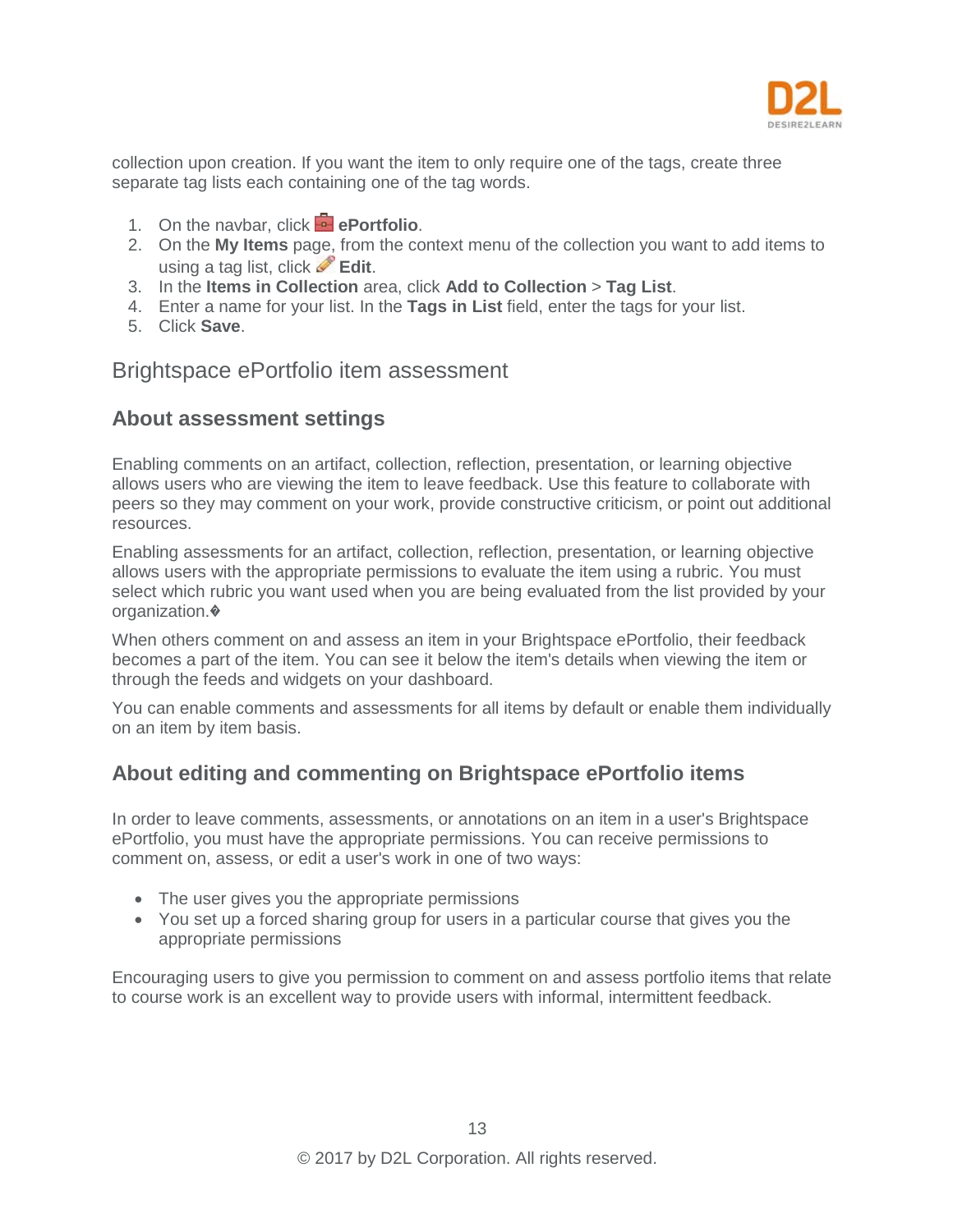

#### <span id="page-13-0"></span>**Submit Brightspace ePortfolio items to an assignment submission folder**

You can submit your Brightspace ePortfolio items to an Assignments folder in Brightspace Learning Environment for formal assessment. When you submit an item to a course Assignments folder, a copy of the item goes to the Assignments tool. Future changes to the item in Brightspace ePortfolio do not transfer to the Assignments copy.

When you submit a reflection or artifact to an Assignments folder, Quicklinks to associated items are also included in the submission. For instance, a submitted artifact includes links to associated reflections. A submitted reflection includes Quicklinks to artifacts it is associated with.

If your item has comments and assessments on it but you don't want to include them with your Assignments submission, you must edit your item so that the **Allow others to add/view comments if they have sufficient permission** and **Allow others to add/view assessments if they have sufficient permission** check boxes are clear before you submit. This does not remove previous comments and assessments from the item itself. After you make your submission, you can select the check boxes to re-enable comments and assessments.

- 1. On the navbar, click **Assignments**.
- 2. Click the folder you want to make a submission to.
- 3. In the **Submit Files** area, click **Add a File**.
- 4. From the tool panel, click **external ePortfolio**.
- 5. Select the toggle for the item you want to add. Click **Select Item**.
- 6. Click **Submit** > **Done**.

#### <span id="page-13-1"></span>Sharing items in Brightspace ePortfolio

#### <span id="page-13-2"></span>**About sharing groups**

Sharing groups let you save the permissions you want a user or group of users to have so you can reuse the permissions for�other items. You can create sharing groups for individual users or for all users in a particular course or group. You can have multiple sharing groups for the same users that you apply in different situations. For example, you can create sharing groups named Comment, and Edit and Review, and share them with the same group of peers. You would use the first sharing group for items you want to collect general feedback on, and the second sharing group for items that you want others to collaborate on or revise in detail.

An organization, department, or course can also set up sharing groups and share them with you. Sharing groups that are shared with you are either optional (you can choose to apply them to specific items) or automatic (you have to use them). Automatically shared groups are either visible (appearing in your Sharing Groups area) or hidden (information on the group is not available to you).

#### <span id="page-13-3"></span>**Create a sharing group**

1. On the navbar, click **B** Brightspace ePortfolio.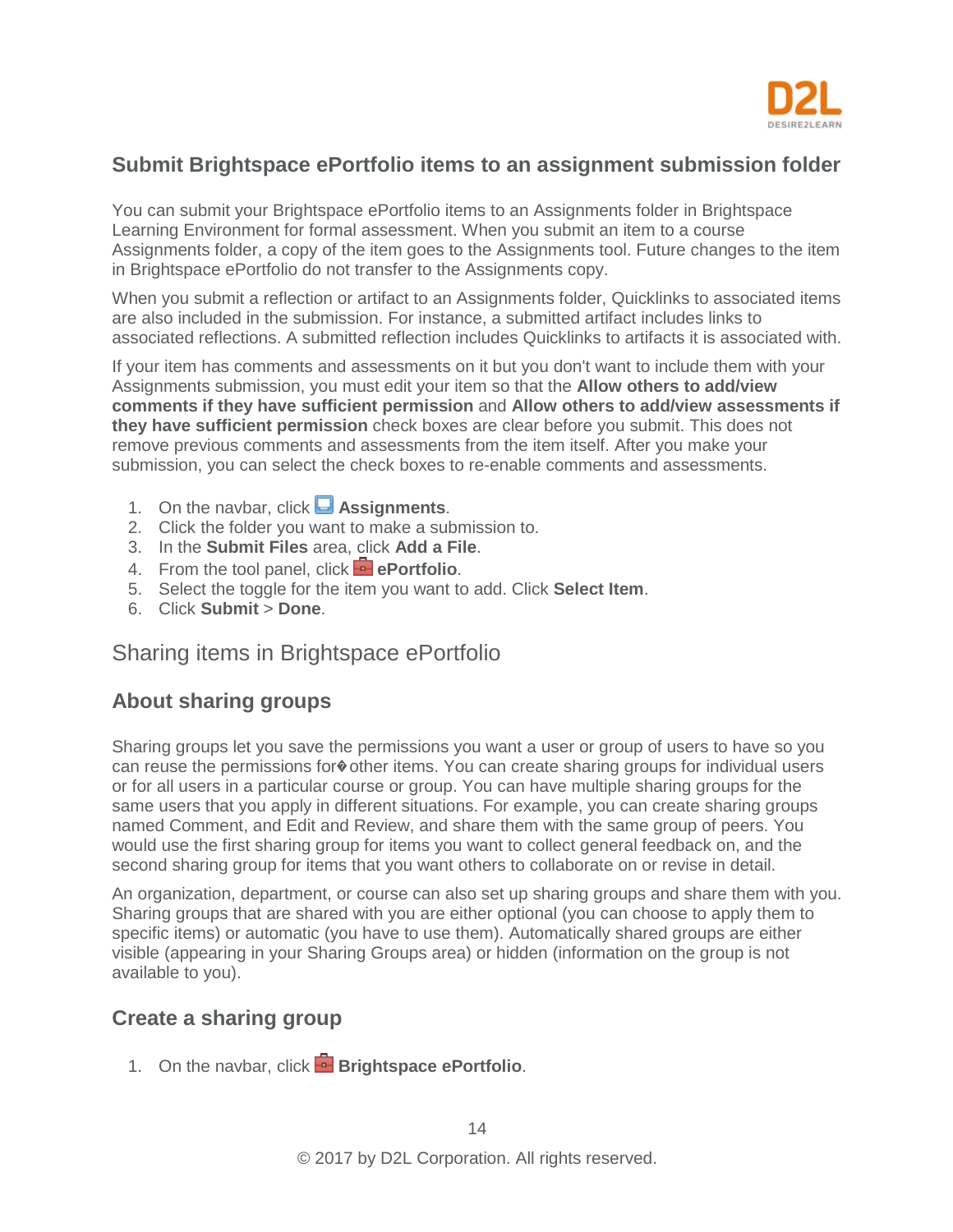

- 2. From the tool navigation, click **Sharing Groups** > **New Sharing Group**.
- 3. Enter your sharing group details.
- 4. Click **Add Users**.
- 5. Do one of the following:
	- To add individual users to the sharing group, in the **Users** tab, click on the users you want to add.
	- To add course offerings to the sharing group, in the **Courses** tab, click on the course offerings you want to add.
- 6. In the **Assign Permissions** area, select the permissions you want the sharing group to have.
- 7. Click **Add** > **Save and Close**.

#### <span id="page-14-0"></span>**Sharing permissions**

In order to use the comments and assessments permissions, you must make sure the comments and assessments check boxes are enabled for the item and that a rubric for assessing items has been attached to the item. These check boxes are selected by default, but it is possible to clear them (if you want to temporarily remove the ability to comment on or assess an item), and you can change the default setting so they are not selected on new items.

| <b>Permission</b><br><b>Description</b> |                                                                                                                                       | <b>Available For</b>                                                              |  |  |
|-----------------------------------------|---------------------------------------------------------------------------------------------------------------------------------------|-----------------------------------------------------------------------------------|--|--|
| View                                    | Allows selected users to see your<br>Brightspace ePortfolio item on the Explore<br>page                                               | Anyone                                                                            |  |  |
| See<br>comments<br>from others          | Allows selected users to see the comments<br>other users have left on your Brightspace<br>ePortfolio item                             | Internal users<br>$\bullet$<br>External user with personal<br>invite              |  |  |
| Add<br>comments                         | Allows selected users to add comments on<br>your Brightspace ePortfolio item                                                          | Internal users<br>$\bullet$<br>External user with personal<br>۰<br>invite         |  |  |
| See<br>assessments<br>from others       | Allows selected users to see rubric<br>assessments other users have left on your<br>Brightspace ePortfolio item                       | Internal users<br>$\bullet$<br>External user with personal<br>$\bullet$<br>invite |  |  |
|                                         |                                                                                                                                       | Note: Not available for reflections                                               |  |  |
| Add<br>assessments                      | Allows selected users to evaluate your<br>Brightspace ePortfolio item using a rubric,<br>provided you have added a rubric to the item | Internal users<br>$\bullet$<br>External user with personal<br>invite              |  |  |
|                                         |                                                                                                                                       | Note: Not available for reflections                                               |  |  |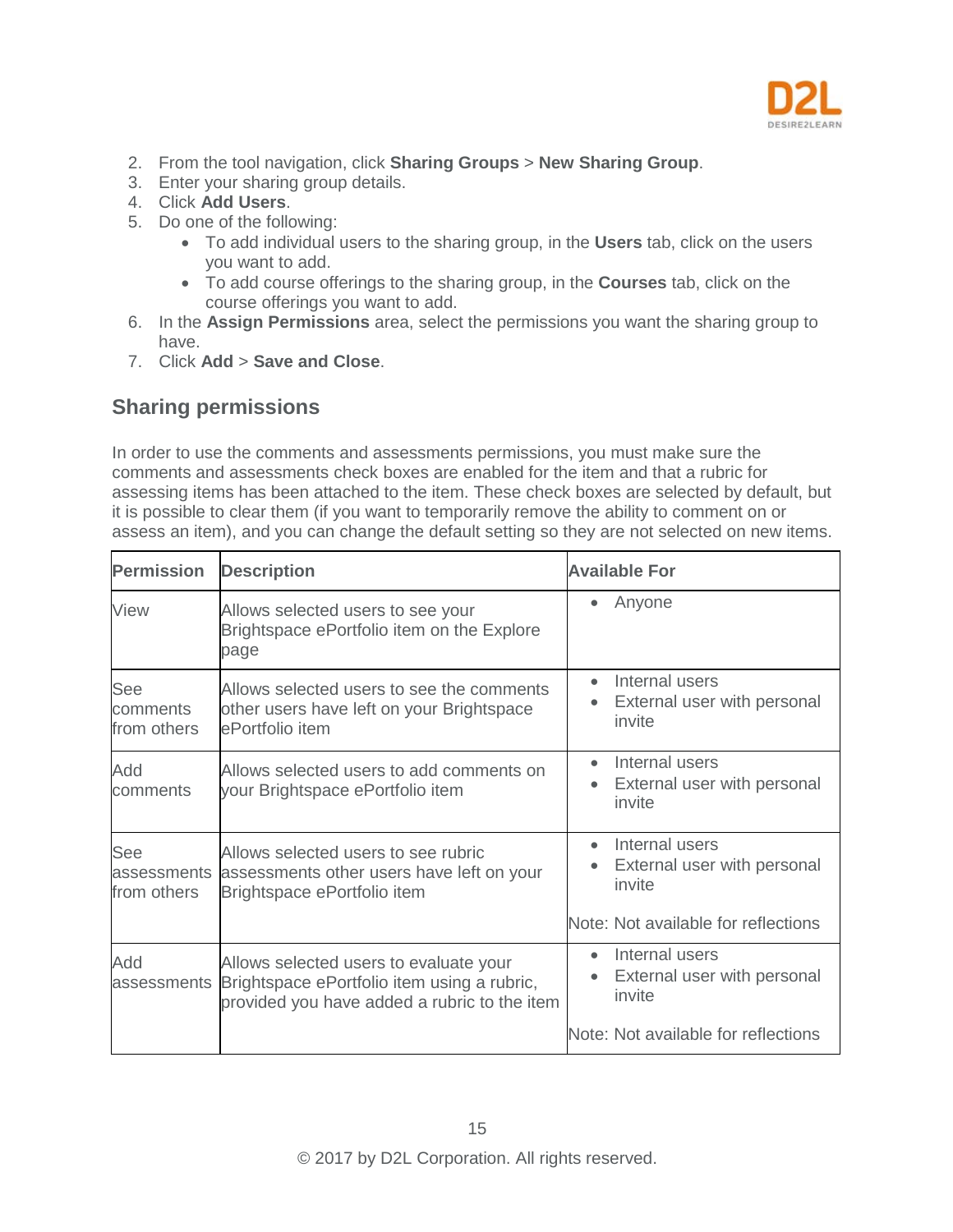

| Edit | Allows selected users to make changes to    | • Internal users |
|------|---------------------------------------------|------------------|
|      | your Brightspace ePortfolio item, which you |                  |
|      | can track using the item's Change Log       |                  |

#### <span id="page-15-0"></span>**Understanding cascading permissions**

| <b>Permissions Description</b><br>situation        |                                                                                                                                                                                                                                                                                                                                                                                                                                                                                                                                                                                                                                                                                              |
|----------------------------------------------------|----------------------------------------------------------------------------------------------------------------------------------------------------------------------------------------------------------------------------------------------------------------------------------------------------------------------------------------------------------------------------------------------------------------------------------------------------------------------------------------------------------------------------------------------------------------------------------------------------------------------------------------------------------------------------------------------|
| Items in<br>collections<br>and<br>presentations    | When you include an item in a collection or presentation, the item inherits<br>permissions from the collection or presentation (permissions are cascading), with<br>the following exceptions:                                                                                                                                                                                                                                                                                                                                                                                                                                                                                                |
|                                                    | The Add Assessments permission is not inherited because it requires that a<br>rubric be associated with each item.<br>The Edit permission is not inherited because it would allow users to make<br>major, possibly unwanted, changes to your Brightspace ePortfolio. If you<br>want individuals to be able to edit items in a collection or presentation, you<br>must give them the Edit permission on each item individually.<br>Inherited permissions do not override existing permissions on items. For example,<br>if you give an individual permission to view, see comments from others, and add<br>comments for a specific item, but the collection only has the view permission set, |
|                                                    | the individual is able to see and add comments to the item. This is the case<br>regardless of whether it is accessed from within or outside the collection.                                                                                                                                                                                                                                                                                                                                                                                                                                                                                                                                  |
| <b>Items</b><br>associated<br>with a<br>reflection | When you associate a reflection with another item, the reflection does not inherit<br>permissions from the item, nor does the item inherit permissions from the<br>reflection.                                                                                                                                                                                                                                                                                                                                                                                                                                                                                                               |
|                                                    | Sharing a reflection associated with an item only allows users to view the name of<br>the associated item. However, sharing an item associated with a reflection allows<br>users to view the reflection as part of the item.                                                                                                                                                                                                                                                                                                                                                                                                                                                                 |

# <span id="page-15-1"></span>**About sharing Brightspace ePortfolio items**

You can share your Brightspace ePortfolio items internally and externally.

Use permissions to share Brightspace ePortfolio items internally with other users. You can set up separate permissions options for each artifact, collection, reflection, presentation, and learning objective in your Brightspace ePortfolio so you can pick and choose what content you share with others. You can send invitations to internal users when you share an item with them. Sending an invitation gives you the opportunity to leave them a message about why you are sharing the item and what you'd like them to do with it. If you send an invite to a sharing group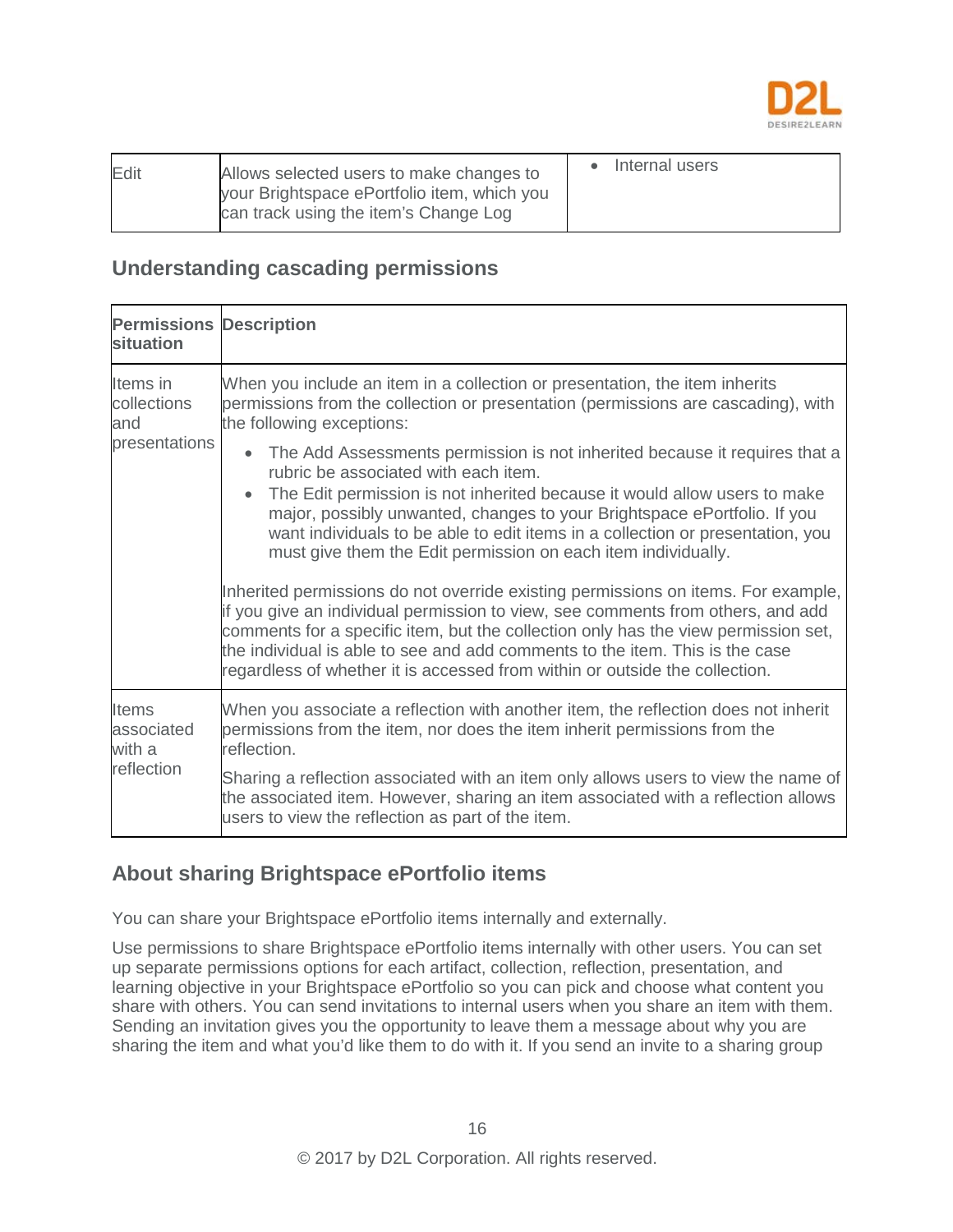

that includes all users at your organization or all users in a particular course or department, all of the users in the group receive the invite.

You can also share Brightspace ePortfolio presentations externally with friends, parents, or potential employers in the following two ways:

- You can make the presentation publicly available to anyone through a URL. When you share a presentation this way people can only view the presentation. They cannot add comments, add assessments, or make edits to the presentation.
- You can send a personal invite to view your presentation via an email and the recipient can follow the attached link to view the presentation. The recipient must set up a username and password, and then they can see and add comments or assessments based on the permissions you gave them. External users cannot edit presentations.

#### <span id="page-16-0"></span>**About viewing shared items**

There are various ways for you to discover, categorize, follow, and review content shared with you in Brightspace ePortfolio.

| <b>Sharing</b><br><b>Method</b> | <b>Description</b>                                                                                                                                                                                                                                                                                                                                                                                                                                                     |
|---------------------------------|------------------------------------------------------------------------------------------------------------------------------------------------------------------------------------------------------------------------------------------------------------------------------------------------------------------------------------------------------------------------------------------------------------------------------------------------------------------------|
| Invites                         | Invites enable you to promote the content you're sharing with specific people.<br>An invite contains information about who shared the item, when it was shared,<br>what type of item it is, and any description or tags it has. The sender might<br>also include a message letting you know why they shared the item.                                                                                                                                                  |
|                                 | When you receive an invite from another user to view an item in their<br>Brightspace ePortfolio, a notification appears on the minibar and the invite<br>displays on your Brightspace ePortfolio dashboard in the Unread Invites area.<br>In addition, you might receive an email informing you of the invite. You can<br>also subscribe to the Invite RSS feed in your Brightspace ePortfolio <sup>1</sup> Settings<br>to receive external updates about new invites. |
|                                 | Subscriptions Subscriptions enable you to follow activity on items or from specific people that<br>interest you. You can subscribe to user or item activity from your dashboard,<br>the Explore page, or your invites.                                                                                                                                                                                                                                                 |
|                                 | Use the Subscriptions filter on your dashboard to view activity on items or from<br>users you subscribed to. Recent subscription activity also appears in your<br>minibar alerts.                                                                                                                                                                                                                                                                                      |
| <b>Friends List</b>             | Use the Friends List filter on the dashboard to view content shared with you or<br>publicly from friends in your Instant Messages list.                                                                                                                                                                                                                                                                                                                                |
|                                 | Minibar alerts Alerts on the minibar signal new activity related to your subscriptions and<br>invites.                                                                                                                                                                                                                                                                                                                                                                 |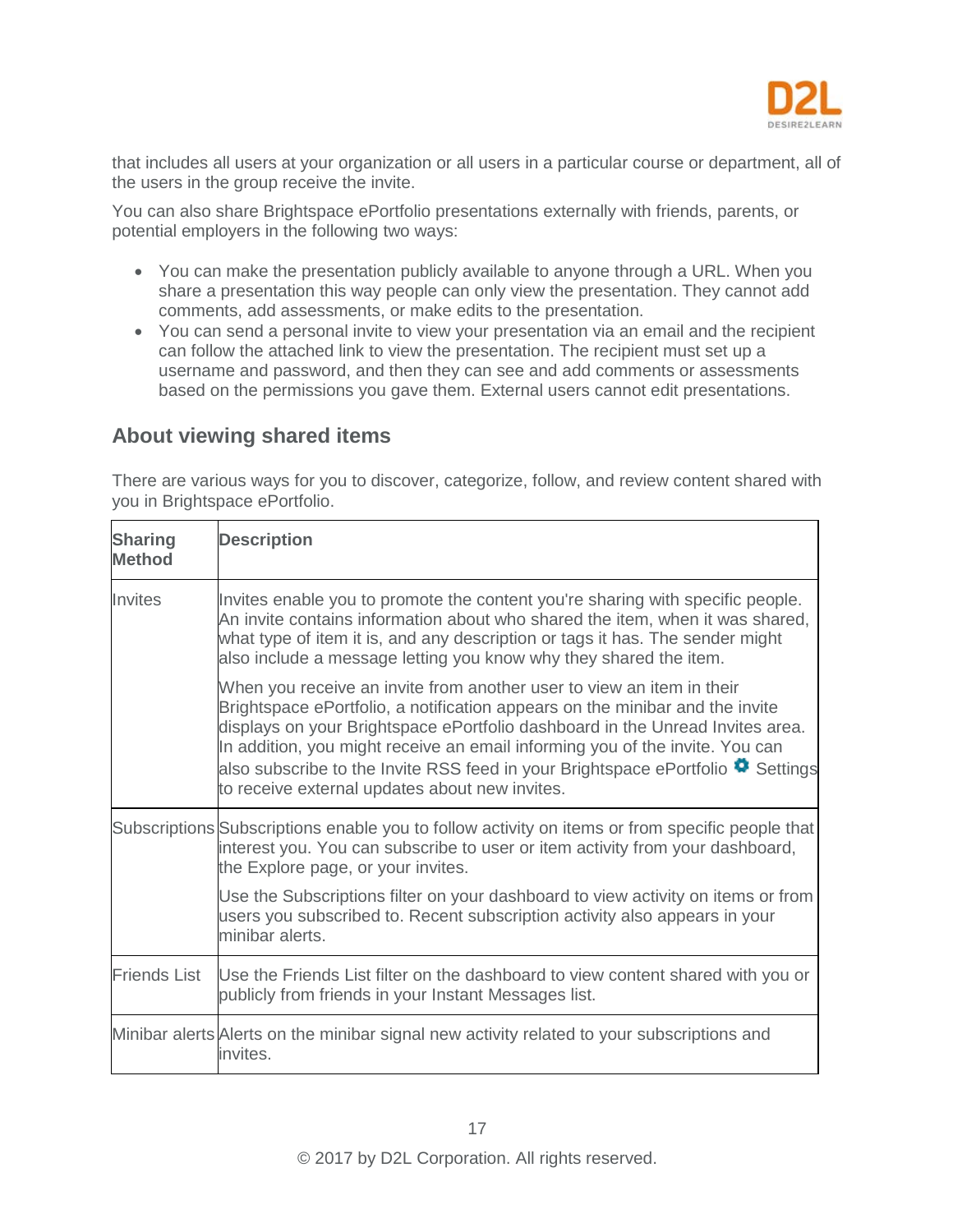

|                                          | Message alerts display recently received invites.<br>Update alerts display assessments made on items or by people you've<br>subscribed to.<br>Subscription alerts display comments made on items or by people you've<br>$\bullet$<br>subscribed to. |
|------------------------------------------|-----------------------------------------------------------------------------------------------------------------------------------------------------------------------------------------------------------------------------------------------------|
| Email and<br><b>SMS</b><br>notifications | If you want to receive Brightspace ePortfolio updates externally, enable email<br>or SMS notifications, which you can receive for the following situations:                                                                                         |
|                                          | An item you are subscribed to has feedback added to it<br>Another user subscribes to your updates<br>An item you created has feedback added to it                                                                                                   |

# <span id="page-17-0"></span>**Share Brightspace ePortfolio items with internal users**

- 1. On the navbar, click **e**Portfolio.
- 2. On the **My Items** page, from the context menu of the item you want to share, click **Share**.
- 3. Click **Add Users and Groups**.
- 4. Do one of the following:
	- To share with individual users, in the **Users** tab, click on the users you want to add.
	- To share with all users in a course offering, in the **Courses** tab, click on the courses you want to add.
- 5. In the **Assign Permissions** area, select the permissions you want the users to have.
- 6. Click **Share** > **Close**.

#### <span id="page-17-1"></span>**Send an invitation to a user**

- 1. On the navbar, click **external ePortfolio**.
- 2. On the **My Items** page, from the context menu of the item you want to share, click **Share**.
- 3. In the **Sharing List** area, select the check box for every user you want to send an invitation to. If you do not see the user you want to invite in the list, click **Add Users and Groups** and add the user to the list.
- 4. Click **Send Invite**.
- 5. Enter your invitation details.
- 6. Click **Send** > **Close**.

#### <span id="page-17-2"></span>**Share a presentation with all external users**

If you make a presentation public via URL, the system includes social media icons (Twitter, Google+, and Facebook) at the top of your presentation to enable further sharing.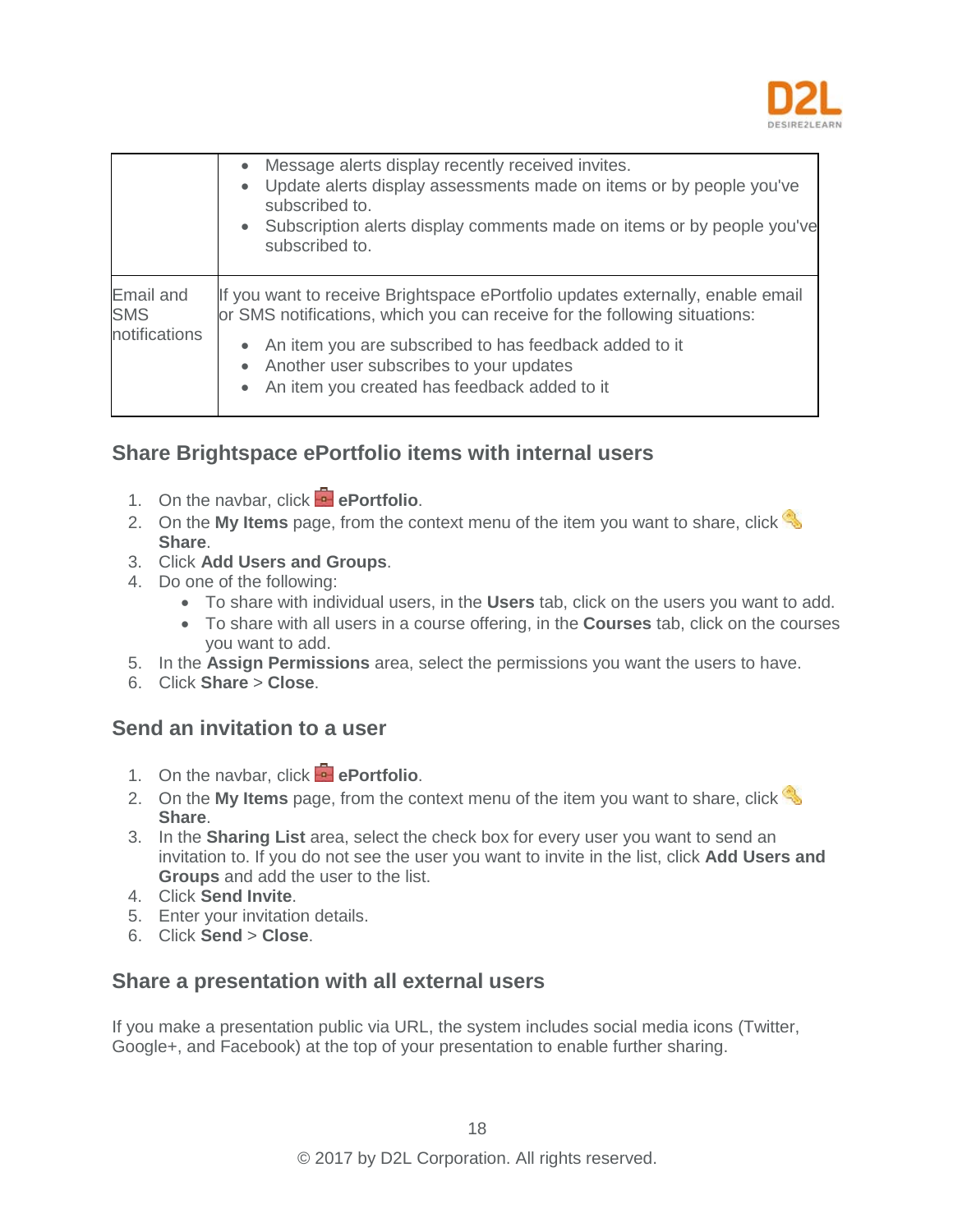

- 1. On the navbar, click **extending** ePortfolio.
- 2. On the **My Items** page, from the context menu of the item you want to share, click **Share**.
- 3. Select the **Allow public viewing of presentation** check box.
- 4. Share the provided URL with external users.
- 5. Click **Close**.

#### <span id="page-18-0"></span>**Share a presentation with specific external users**

When you add an external user to your presentation using their email address, they receive an email with a link inviting them to set up a username and password to view the presentation. The invite expires after three days (or another amount of time set by your organization).

- 1. On the navbar, click **e**Portfolio.
- 2. On the **My Items** page, from the context menu of the item you want to share, click **Share**.
- 3. Click **Add Users and Groups**.
- 4. In the **Add External User by Email Address** area, enter the email address for the user you want to add. Click **Add**.
- 5. In the **Assign Permissions** area, select the permissions you want the users to have.
- 6. Click **Share** > **Close**.

#### <span id="page-18-1"></span>**Ignore shared items**

If you have the appropriate permissions, you can ignore shared items from other users. Once you ignore a user, all items (including items you are subscribed to) and invites belonging to them are hidden from your Announcements feed, the Unread Invites area, the Invites page, and the Explore page.

- 1. On the navbar, click **P**ePortfolio.
- 2. Locate an item belonging to the user you want to ignore.
- 3. From the context menu of the item, click **b** Ignore Items from User.
- 4. Click **Ignore**.

#### <span id="page-18-2"></span>**Restore ignored shared items**

- 1. On the navbar, click **Propertivio**.
- 2. Click **C** Settings.
- 3. In the **Ignore List** area, beside the user whose items you want to restore, click the **Restore Items** icon.
- 4. Click **Restore** > **Save and Close**.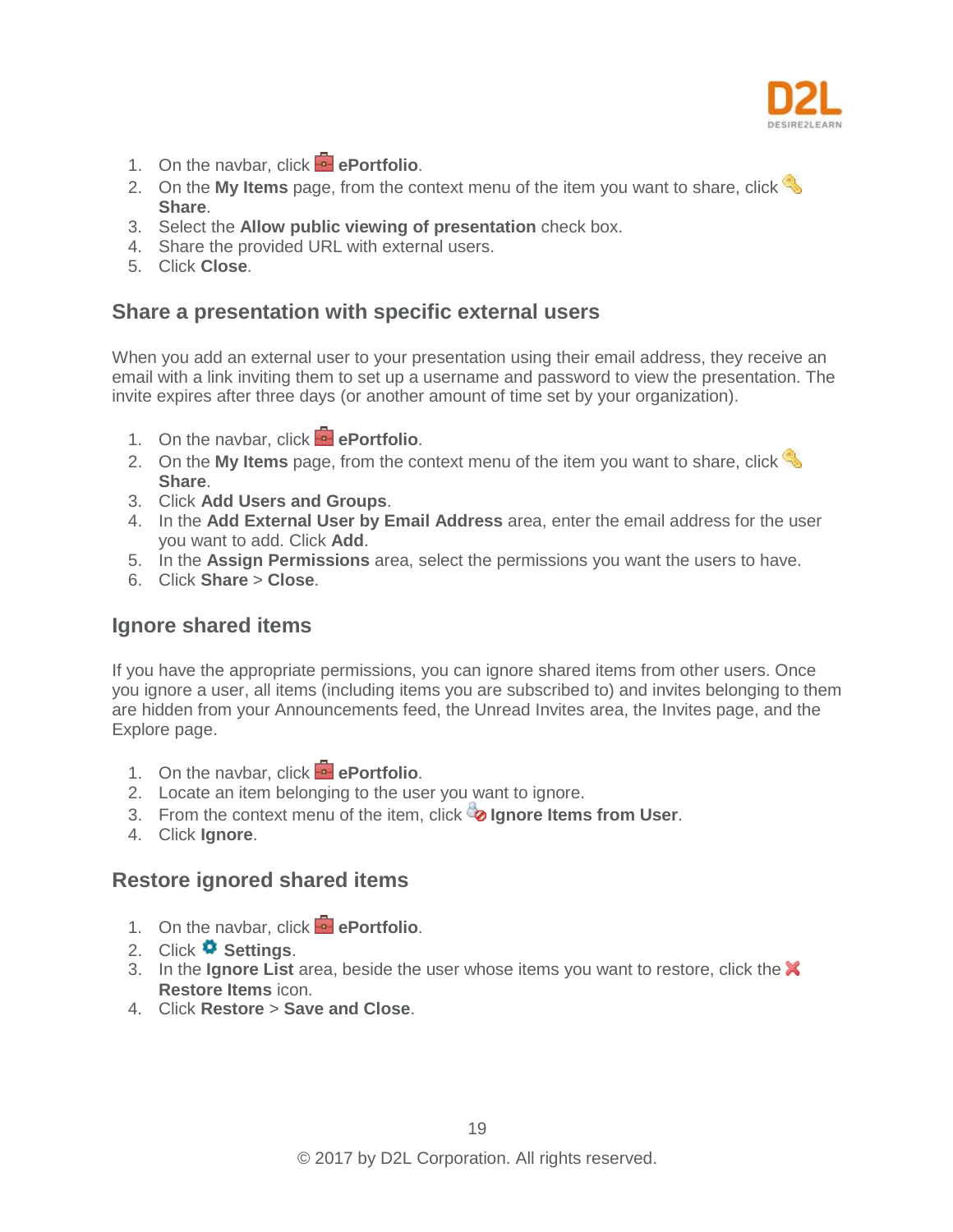

#### <span id="page-19-0"></span>**Remove sharing permissions from an item**

- 1. On the navbar, click **e**Portfolio.
- 2. On the **My Items** page, from the context menu of the item from which you want to remove permissions, click **Share**.
- 3. In the **Sharing List** area, do one of the following:
	- To remove a user or course offering from the item, click the **X Remove Permissions**.
	- To modify a user's permissions for the item, click the **Edit Permissions** icon. Select or clear permissions for the user.
- 4. Click **Close**.

#### <span id="page-19-1"></span>**Remove sharing permissions from a sharing group**

You cannot modify sharing groups that your course or organization shares with you.

- 1. On the navbar, click **extending** ePortfolio.
- 2. On the **Sharing Groups** page, click on the sharing group for which you want to remove permissions.
- 3. In the **Sharing Group Members** area, do one of the following:
	- To remove a user or course offering from the sharing group, click the **X Remove Permissions**.
	- To modify a user's permissions in the sharing group, click the **Edit Permissions** icon. Select or clear permissions for the user.
- 4. Click **Save and Close**.

#### <span id="page-19-2"></span>**About creating quicklinks to Brightspace ePortfolio items**

You can create quicklinks to Brightspace ePortfolio content in the same way as other quicklinks. However, the person following the link must have that item shared with them.

If you include a quicklink to a Brightspace ePortfolio item in a form, reflection, artifact, or presentation, the referenced item does not inherit permissions from the item containing the link. This means that individuals viewing an item via the quicklink must also have direct permission to view the referenced item and follow the link; otherwise, they receive an error message letting them know they do not have permission to view the item.

# <span id="page-19-3"></span>Importing and exporting Brightspace ePortfolio items

#### <span id="page-19-4"></span>**Import Brightspace ePortfolio items**

You can only import Brightspace ePortfolio packages into your Brightspace ePortfolio. If you have other items you want to add to your Brightspace ePortfolio, you must add them individually.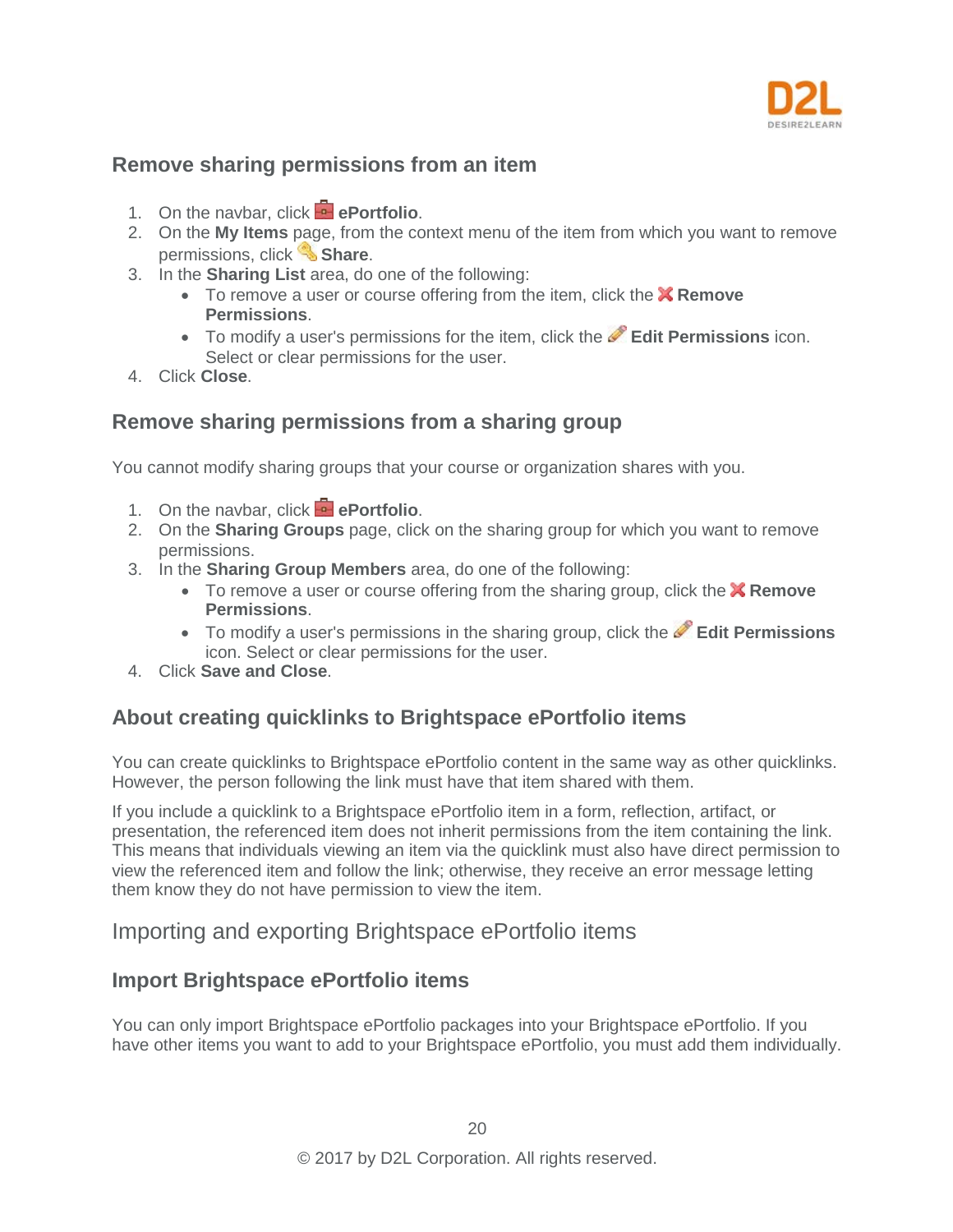

- 1. On the navbar, click **e**Portfolio.
- 2. On the My Items page, from the More Actions button, click **Co to Import / Export** page.
- 3. Click **Import**.
- 4. Click **Browse**. Locate the package you want to import. Click **Open**.
- 5. Click **Next** > **Import**.

#### <span id="page-20-0"></span>**Export items in your Brightspace ePortfolio**

- 1. On the navbar, click **extending** ePortfolio.
- 2. On the **My Items** page, from the **More Actions** button, click **Go to Import / Export**  page.
- 3. Do one of the following:
	- To export all items, click **Export** > **All Items**.
	- To export specific items, click **Export** > **Selected Items**. Click **Add Items**, then select the items you want to export. Click **Add**.
- 4. Click **Export**.
- 5. Click the **View progress of the export package** link.
- 6. In the **Download File** dialog that displays, click the link for your exported package.
- 7. Save the file to your desktop.

#### <span id="page-20-1"></span>**About exporting Brightspace ePortfolio items**

When you export an item, you also export the item's description, tags, and settings. You do not export information about the user who created the item, users who left comments on the item, or assessments for the item.

With the exception of HTML presentations, you cannot export items for offline viewing. Exported items can only be imported into another Brightspace ePortfolio or systems that support the Brightspace ePortfolio XML format.

You can export your entire Brightspace ePortfolio or specific items. If an item has multiple associations, it only appears once in the exported zip file.

#### <span id="page-20-2"></span>**What property changes occur when I export Brightspace ePortfolio items?**

| <b>Property</b>              | <b>Notes</b>                  |
|------------------------------|-------------------------------|
| Access Log for presentations | Does not include              |
| Assessments                  | Does not include<br>$\bullet$ |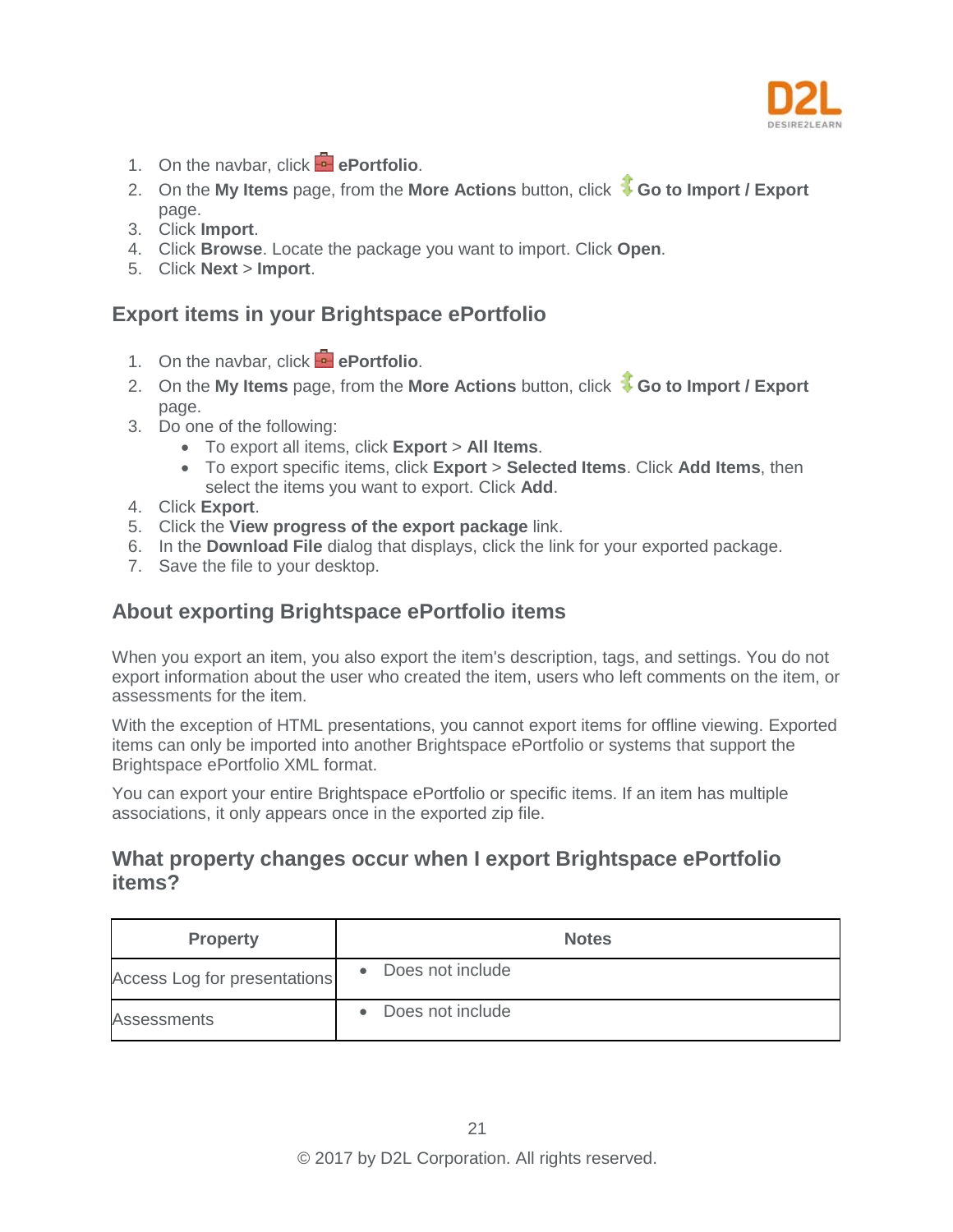

| <b>Property</b>                                     | <b>Notes</b>                                                                                                                                                                                                                                                                    |
|-----------------------------------------------------|---------------------------------------------------------------------------------------------------------------------------------------------------------------------------------------------------------------------------------------------------------------------------------|
| Access Log for presentations                        | Does not include<br>$\bullet$                                                                                                                                                                                                                                                   |
| Change Log for Edit<br>permission                   | Does not include                                                                                                                                                                                                                                                                |
| Comments                                            | Includes comments; does not retain commenter's name<br>$\bullet$                                                                                                                                                                                                                |
| Contents of a collection                            | Includes items within a collection only if you export the<br>$\bullet$<br>items at the same time                                                                                                                                                                                |
| Forms                                               | Includes form artifacts; does not include the form that the<br>$\bullet$<br>artifact is based on<br>System fields do not maintain their values; the system<br>generates these values based on the user that imports the<br>form<br>Does not maintain rubrics embedded in a form |
| Items associated with a<br>reflection               | Includes associated items only if you export the items at the<br>$\bullet$<br>same time                                                                                                                                                                                         |
| Items in a presentation                             | Includes items within a presentation only if you export the<br>items at the same time                                                                                                                                                                                           |
| Permissions                                         | See [item] only<br>$\bullet$                                                                                                                                                                                                                                                    |
| <b>Presentation layout</b>                          | Navigation settings, page settings, page names, and text<br>$\bullet$<br>areas remain the same<br>Maintains profile settings, but displays information<br>corresponding to the user who imports the presentation                                                                |
| <b>Presentation theme</b>                           | Does not include presentation theme; presentations revert<br>$\bullet$<br>to the default system theme on import                                                                                                                                                                 |
| Reflections associated with<br>an artifact          | Includes associated reflections only if you export the<br>$\bullet$<br>reflections at the same time                                                                                                                                                                             |
| Rubrics associated with an<br>item                  | Does not include<br>٠                                                                                                                                                                                                                                                           |
| Tag lists for a collection<br>(dynamic collections) | Does not retain tag lists; all collections become static on<br>export                                                                                                                                                                                                           |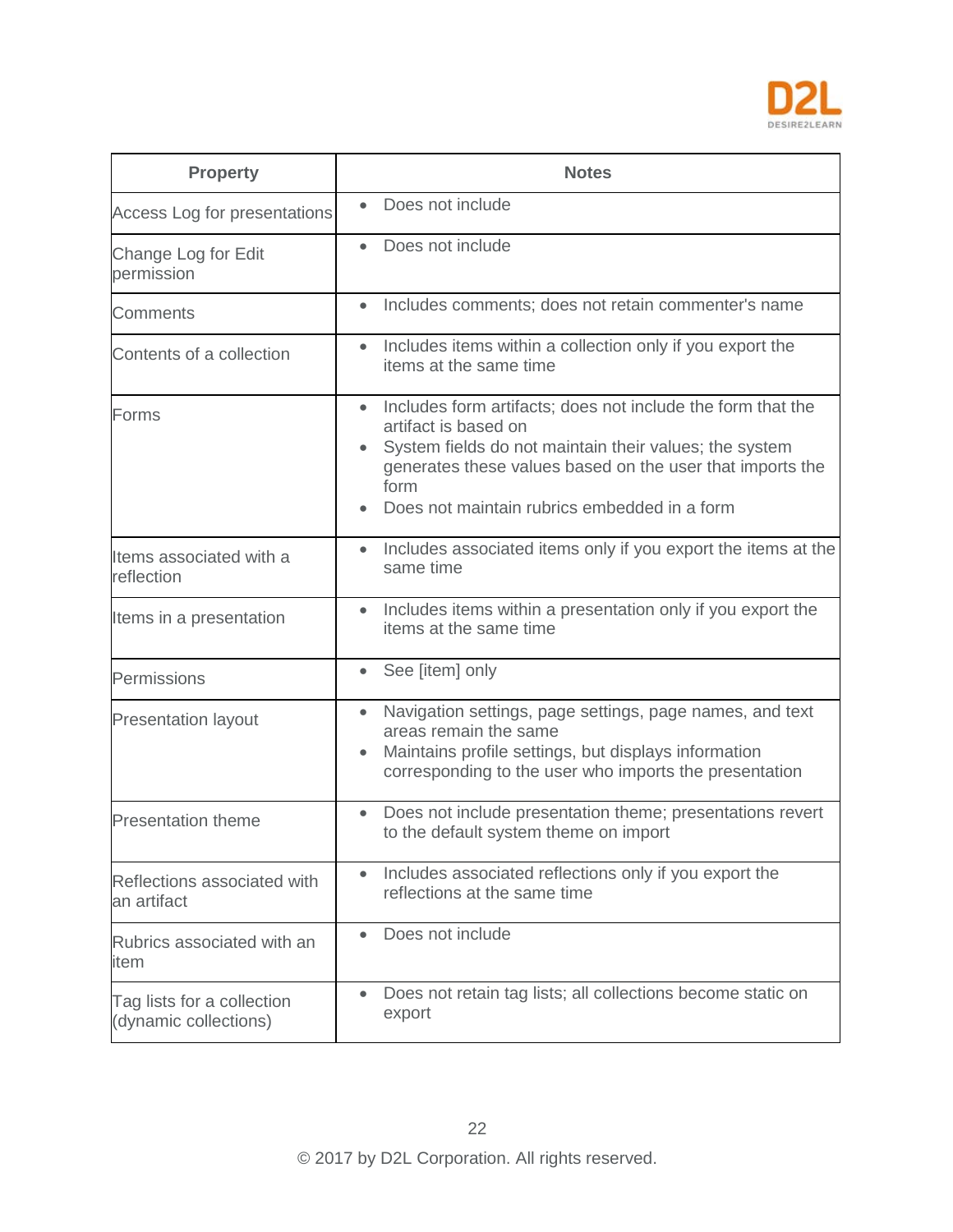

#### <span id="page-22-0"></span>**Export a presentation in HTML format**

If you have the appropriate permissions, you can export presentations to HTML format directly from a presentation's context menu.

Exporting your presentation to HTML format enables you to keep a copy of your presentation in a viewable format external to the system. This is useful if you change institutions and you don't want to lose your work. Once you export your presentation to HTML, you can host it externally on your own website or save it on your computer to view offline.

You cannot import an HTML presentation back into Brightspace ePortfolio.

- 1. On the navbar, click **e**Portfolio.
- 2. On the **My Items** page, from the context menu of the presentation you want to export, click **Export**.
- 3. Select **Export HTML version of presentation**. To include links to pages within the system, select the **All system links** check box. Links to pages within the system require users to log in to the system and have the appropriate permissions.
- 4. Click **Next**.
- 5. In the **Download File** dialog that displays, click the link for your exported package.
- 6. Save the file to your desktop.

#### <span id="page-22-1"></span>**What property changes occur when I export a presentation to HTML format?**

| <b>Property</b>   | <b>Notes</b>                                                                                                                                                                                                                                                                                                                                               |
|-------------------|------------------------------------------------------------------------------------------------------------------------------------------------------------------------------------------------------------------------------------------------------------------------------------------------------------------------------------------------------------|
| <b>Action bar</b> | Does not include the action bar at the top of a presentation<br>$\bullet$                                                                                                                                                                                                                                                                                  |
| Artifacts         | Includes embedded artifacts and links to artifacts<br>$\bullet$<br>Embedded image artifacts retain their alt tags<br>$\bullet$<br>Embedded image and media artifacts retain their size settings<br>$\bullet$<br>Artifacts retain their type icon if displayed as a link inline<br>$\bullet$<br>Artifacts retain their titles and descriptions<br>$\bullet$ |
| Assessments       | Includes assessments made on items within the presentation<br>$\bullet$<br>Does not include assessments made on the presentation<br>$\bullet$                                                                                                                                                                                                              |
| <b>Comments</b>   | Includes all comments for artifacts and reflections<br>Does not include comments made on the presentation<br>$\bullet$                                                                                                                                                                                                                                     |
| Forms             | Does not include forms linked via a Quicklink<br>$\bullet$                                                                                                                                                                                                                                                                                                 |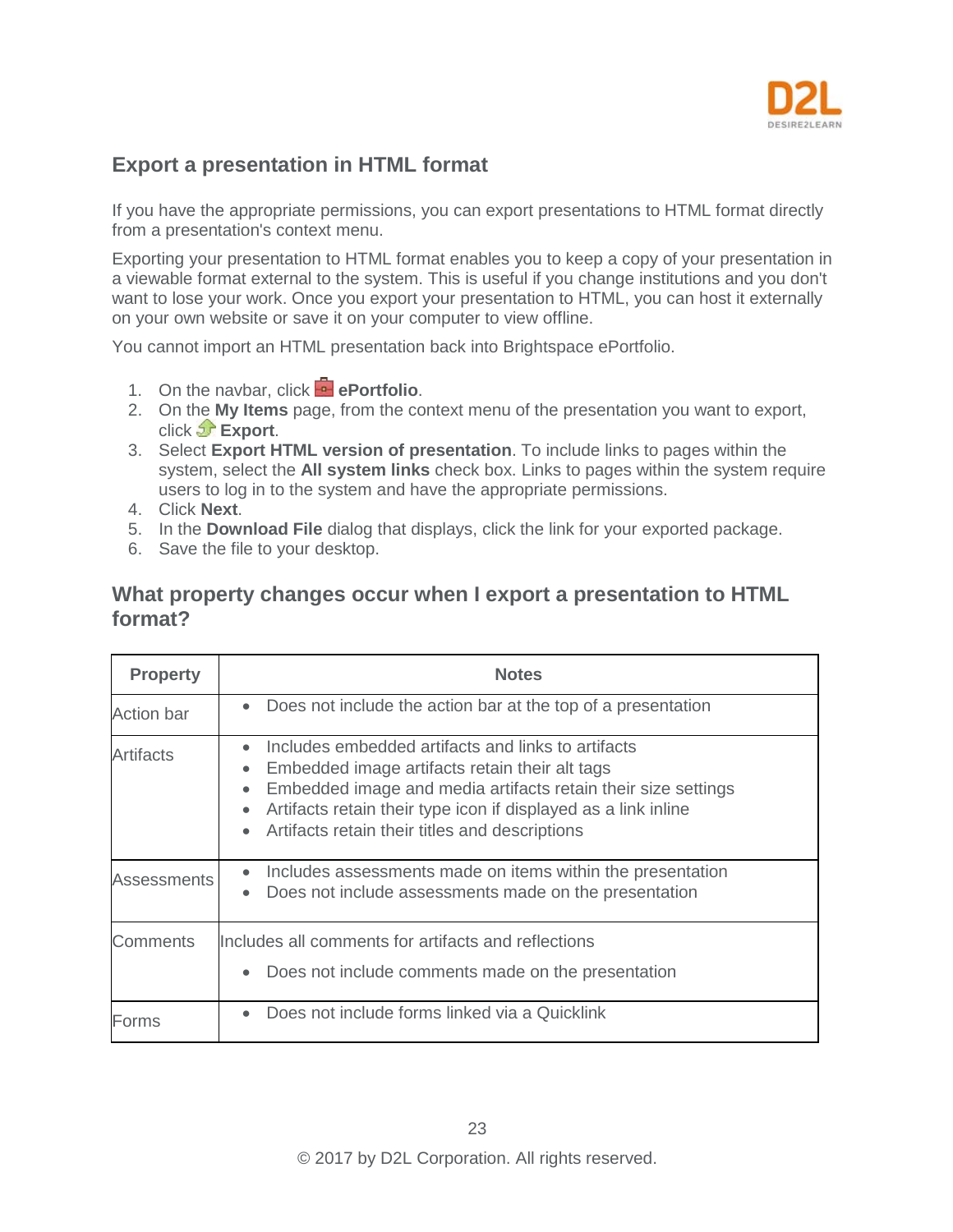

| <b>Property</b>               | <b>Notes</b>                                                                                                                                                                                                                                                         |
|-------------------------------|----------------------------------------------------------------------------------------------------------------------------------------------------------------------------------------------------------------------------------------------------------------------|
| <b>Action bar</b>             | Does not include the action bar at the top of a presentation<br>$\bullet$                                                                                                                                                                                            |
| Learning<br><b>Objectives</b> | Includes embedded learning objectives and links to learning objectives<br>$\bullet$                                                                                                                                                                                  |
| Permissions                   | Does not retain permissions; anyone can view content within an HTML<br>$\bullet$<br>presentation                                                                                                                                                                     |
| Presentation<br>layout        | Page links, navigation settings, page settings, page names, and text<br>$\bullet$<br>areas remain the same                                                                                                                                                           |
| Presentation<br>theme         | Presentation themes retain their style settings, including custom<br>$\bullet$<br>replaced images                                                                                                                                                                    |
| Profile details               | Profile information exports as displayed in the presentation, including<br>$\bullet$<br>customized profile titles and social media icons<br>Only the fields set to display exports; hidden profile information does not<br>$\bullet$<br>export with the presentation |
| Quicklinks                    | • All Quicklinks retain their links to external URLs and artifacts stored<br>within the export package<br>Quicklinks to system resources require users to log in to the system and<br>$\bullet$<br>have the appropriate permissions                                  |
| <b>Reflections</b>            | Includes embedded reflections and links to reflections<br>$\bullet$<br>Does not include reflections associated with the presentation<br>$\bullet$                                                                                                                    |
| Social media                  | Does not include social media icons from the top of public presentations<br>$\bullet$                                                                                                                                                                                |
| <b>Text areas</b>             | Includes all text formatting, equations, and custom characters<br>$\bullet$                                                                                                                                                                                          |

# <span id="page-23-0"></span>Use the Brightspace ePortfolio app

You can also download Brightspace ePortfolio's mobile application for iOS and Android devices.

# <span id="page-23-1"></span>**About working offline with Brightspace ePortfolio Mobile**

You can work offline with Brightspace ePortfolio Mobile. The next time you connect to the internet, your device automatically syncs and adds your changes. All items with changes display a sync icon beside them.

You can perform any of the following actions in Brightspace ePortfolio Mobile while offline: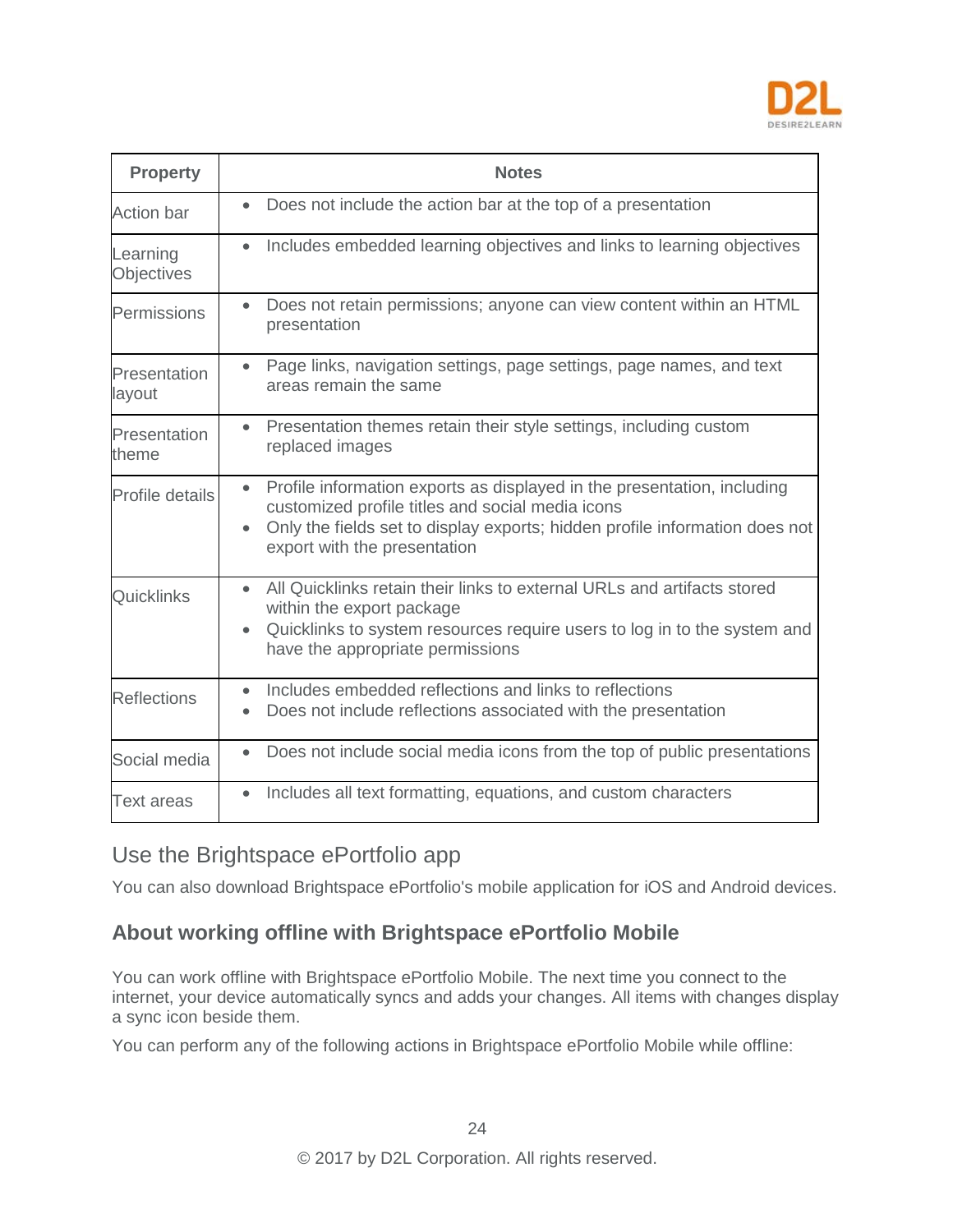

- View local content (stored on your device)
- Add items
- Comment on items
- Edit details such as shares and tags, collection associations, and titles and descriptions

#### <span id="page-24-0"></span>**About working offline with Brightspace ePortfolio Mobile**

You can work offline with Brightspace ePortfolio Mobile. The next time you connect to the internet, your device automatically syncs and adds your changes. All items with changes display a sync icon beside them.

You can perform any of the following actions in Brightspace ePortfolio Mobile while offline:

- View local content (stored on your device)
- Add items
- Comment on items
- Edit details such as shares and tags, collection associations, and titles and descriptions

#### <span id="page-24-1"></span>**Add artifacts to a collection using Brightspace ePortfolio Mobile for iOS**

- 1. On the **My items**, **Shared with me**, or **Activity feed** screen, tap the artifact you want to share.
- 2. Tap **This item is in [0] collections**.
- 3. Do one of the following:
	- To add the artifact to a new collection, in the **Add to collection** field, enter your collection name. Click **Next**.
	- To add the artifact to an existing collection, in the **All Collections** area, tap the collection you want to add the artifact to.
- 4. Tap the **Done** icon.

#### <span id="page-24-2"></span>**Add artifacts to a collection using Brightspace ePortfolio Mobile for Android**

- 1. On the **My items**, **Shared with me**, or **Activity feed** screen, tap the artifact you want to share.
- 2. Tap **item is in [0] collections**.
- 3. Do one of the following:
	- To add the artifact to a new collection, in the **Type a collectionname** field, enter your collection name. Click **Add**.
	- To add the artifact to an existing collection, in the **All collections** area, tap the collection you want to add the artifact to.
- 4. Tap the **Done** icon.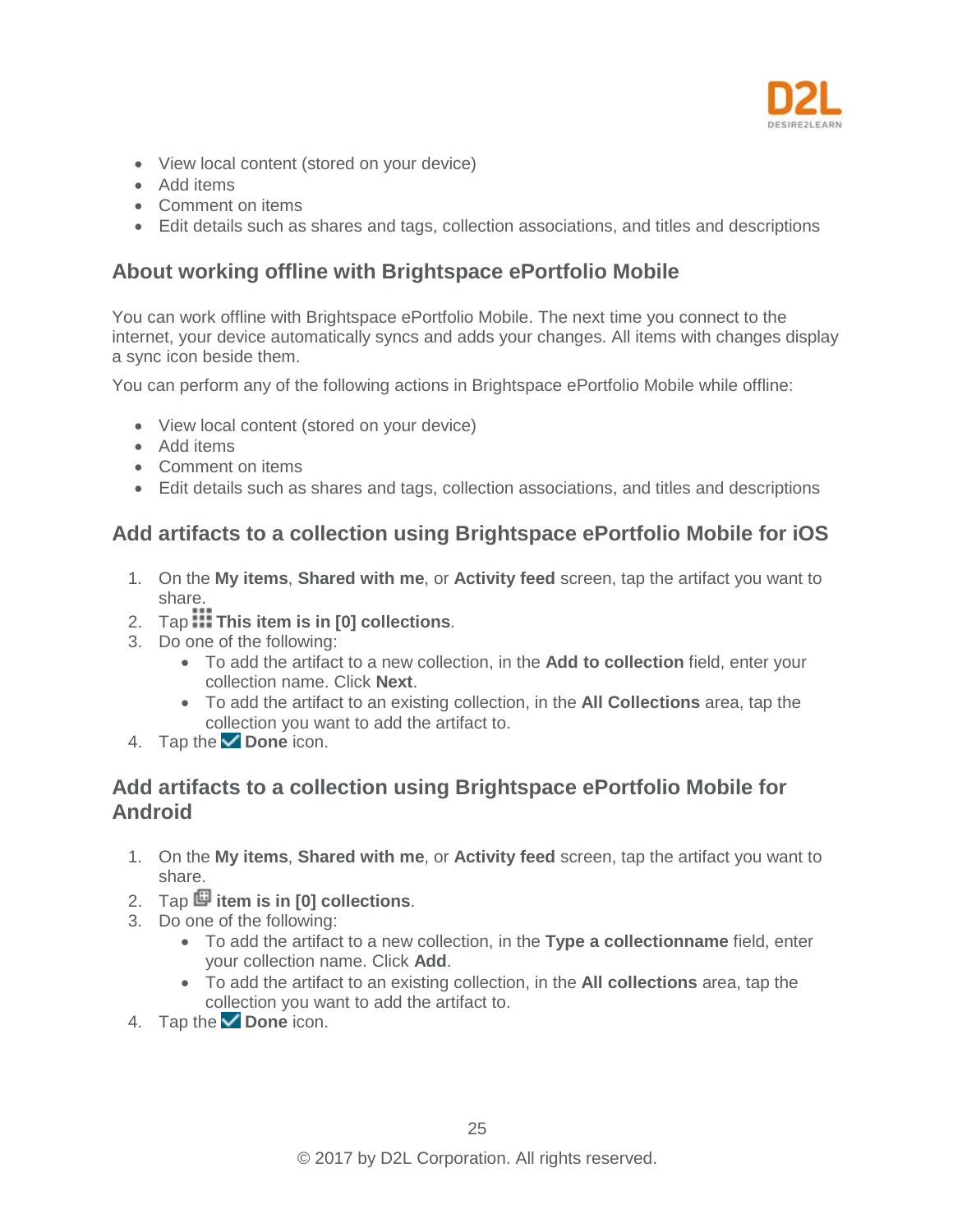

# <span id="page-25-0"></span>**Add a reflection using Brightspace ePortfolio Mobile for Android**

- 1. On the My items, Shared with me, or Activity feed screen, tap the **Add** icon.
- 2. In the provided field, enter your reflection. You can also do any of the following:
	- To add a new or existing photo, tap the **Camera** icon. The maximum image size you can add is 5MB.
	- To add a new or existing video, tap the **Video** icon. The maximum video length you can add is 30 seconds.
	- To add a new or existing audio, tap the **Audio** icon. The maximum audio recording length you can add is 5 minutes.
	- To add a link, tap the **Link** icon.
- 3. Tap **Continue**.
- 4. Do any of the following:
	- To select users to share the reflection with, tap the **Share** icon.
	- To classify your reflection with tags, tap the **Add Tag** icon.
	- To add your reflection to a collection, tap the **<sup>ID</sup>** Add to Collection icon.
- 5. Tap the **Post** icon.

# <span id="page-25-1"></span>**Add a reflection using Brightspace ePortfolio Mobile for iOS**

- 1. On the My items, Shared with me, or Activity feed screen, tap the **Add** icon.
- 2. In the provided field, enter your reflection. You can also do any of the following:
	- To add a new or existing photo, tap the **Camera** icon. The maximum image size you can add is 5MB. You cannot add PNG file types.
	- To add a new or existing video, tap the **Fill Video** icon. The maximum video length you can add is 30 seconds.
	- To add new audio, tap the **Audio** icon. The maximum audio recording length you can add is 5 minutes.
	- To add a link, tap the **C-D** Link icon.
- 3. Tap **Next**.
- 4. Do any of the following:
	- To select users to share the reflection with, tap **Share**.
	- To classify your reflection with tags, tap **Add Tag**.
	- To add your reflection to a collection, tap **Add to Collection**.
- 5. Tap **Post**.

# <span id="page-25-2"></span>**Add a Brightspace ePortfolio widget to your homescreen**

Once you've installed the Brightspace ePortfolio Mobile application on your Android device, you can add a Brightspace ePortfolio widget to your homescreen. The steps may vary depending on your operating system version.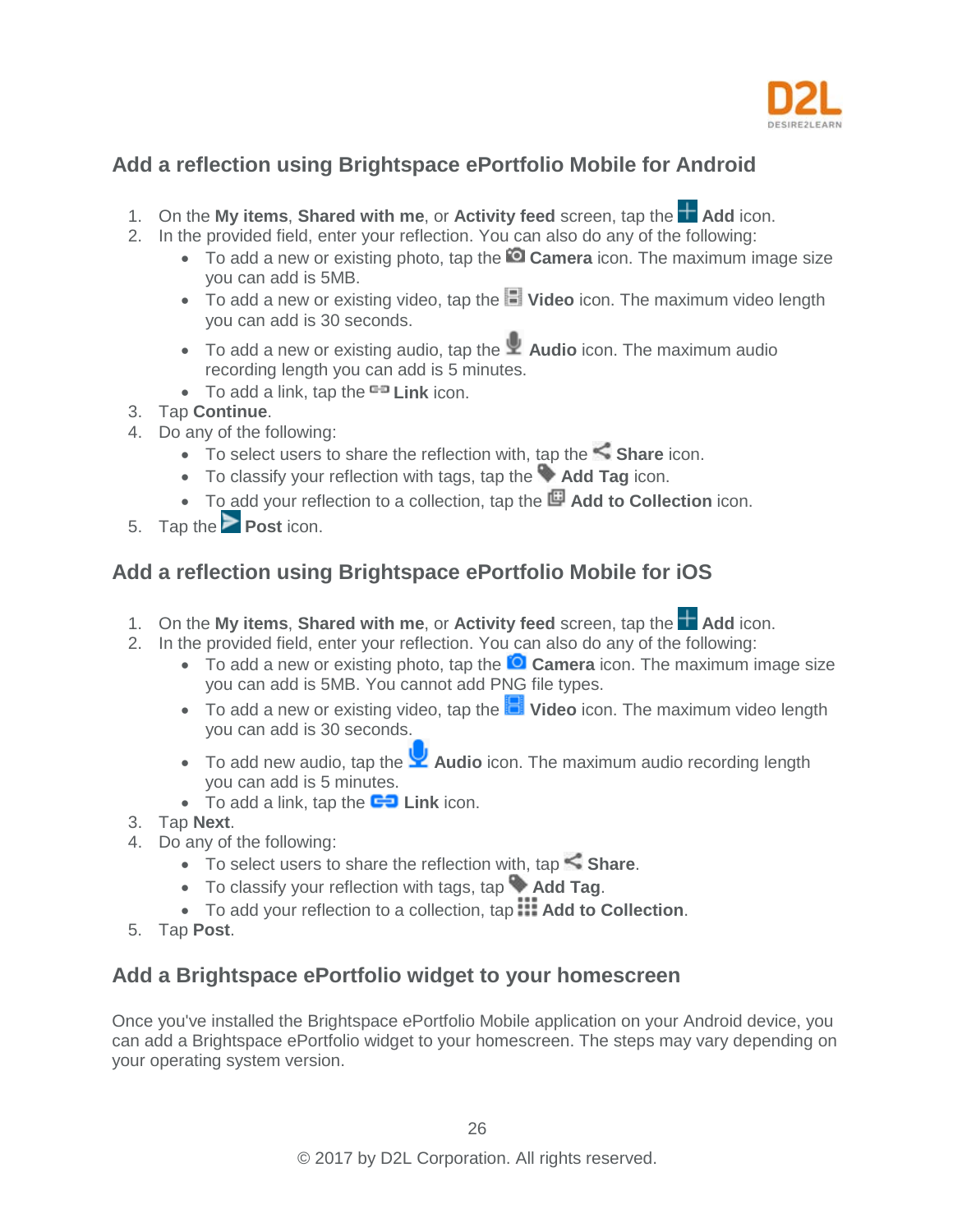

- 1. Do one of the following:
	- On your homescreen, tap the **Apps** icon. From the **Apps** tool navigation, tap **Widgets**.
	- Press and hold the homescreen, then tap **Apps and widgets**.
- 2. Press and hold the ePortfolio widget and drag it onto your homescreen.

#### <span id="page-26-0"></span>**Brightspace ePortfolio Mobile basics for Android**

#### <span id="page-26-1"></span>**Brightspace ePortfolio Mobile basics for iOS**

# <span id="page-26-2"></span>**Comment on artifacts using Brightspace ePortfolio Mobile for Android**

- 1. On the **My items**, **Shared with me**, or **Activity feed** screen, tap the artifact you want to add a comment to.
- 2. On the **Item Details** page, in the **Add a comment** field, enter your comment.
- 3. Tap the **Add** icon.

# <span id="page-26-3"></span>**Comment on artifacts using Brightspace ePortfolio Mobile for iOS**

- 1. On the **My items**, **Shared with me**, or **Activity feed** screen, tap the artifact you want to add a comment to.
- 2. On the **Item Details** page, in the **Add a comment** field, enter your comment.
- 3. Tap **Add**.

# <span id="page-26-4"></span>**Discover your Brightspace Learning Environment URL**

- 1. Open a web browser on your mobile device and navigate to your organization's Brightspace Learning Environment site.
- 2. Log in using your Brightspace Learning Environment credentials.
- 3. Tap and hold the URL in the address bar.
- 4. Tap **Select All** > **Copy**.
- 5. Navigate back to the Brightspace ePortfolio Mobile application.
- 6. Press and hold the **Enter the URL of your institution's Learning Environment system** field. Tap **Paste**.

# <span id="page-26-5"></span>**Discover your Brightspace Learning Environment URL**

- 1. Open a web browser on your mobile device and navigate to your organization's Brightspace Learning Environment site.
- 2. Log in using your Brightspace Learning Environment credentials.
- 3. Tap and hold the URL in the address bar.
- 4. Tap **Select All** > **Copy**.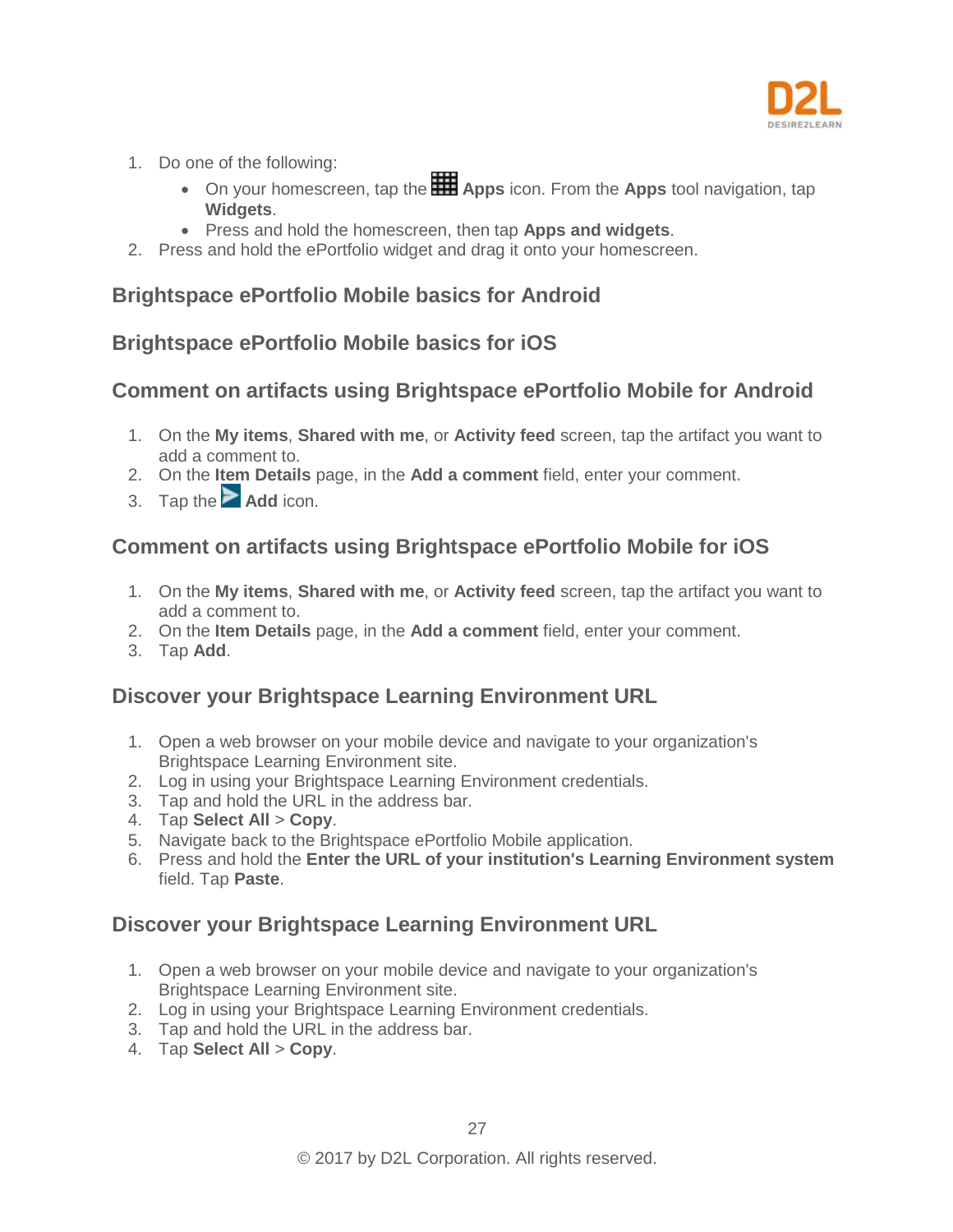

- 5. Navigate back to the Brightspace ePortfolio Mobile application.
- 6. Press and hold the **Enter the URL of your institution's Learning Environment system** field. Tap **Paste**.

#### <span id="page-27-0"></span>**Download Brightspace ePortfolio Mobile for Android**

- 1. Access the Google Play Store.
- 2. Search for **Desire2Learn ePortfolio**.
- 3. Download the app.

#### <span id="page-27-1"></span>**Download Brightspace ePortfolio Mobile for iOS**

- 1. Access the Apple App Store.
- 2. Search for **Desire2Learn Brightspace ePortfolio**.
- 3. Download the app.

# <span id="page-27-2"></span>**Log in to Brightspace ePortfolio Mobile for Android**

- 1. Tap the **ePortfolio** icon on your device.
- 2. Tap **Start using ePortfolio**.
- 3. Do one of the following:
	- To use your Brightspace Learning Environment credentials, tap **Log in to my institution**. Enter your organization's URL and tap **Connect**.
	- To go directly to your myDesire2Learn login page, tap **Log in using myDesire2Learn**.
- 4. Enter your credential and tap **Log In**.

# <span id="page-27-3"></span>**Log in to Brightspace ePortfolio Mobile for iOS**

- 1. Tap the **ePortfolio** icon on your device.
- 2. Tap **Start using Brightspace ePortfolio**.
- 3. Do one of the following:
	- To use your Brightspace Learning Environment credentials, tap **Log in to my institution**. Enter your organization's URL and tap **Connect**.
	- To go directly to your myDesire2Learn login page, tap **Log in using myDesire2Learn**.
- 4. Enter your credential and tap **Log In**.

# <span id="page-27-4"></span>**Log out of Brightspace ePortfolio Mobile for Android**

- 1. Tap the **Overflow menu** icon. In the list that displays, tap your name.
- 2. On the **Settings** page, tap **Log out of ePortfolio** > **Logout**.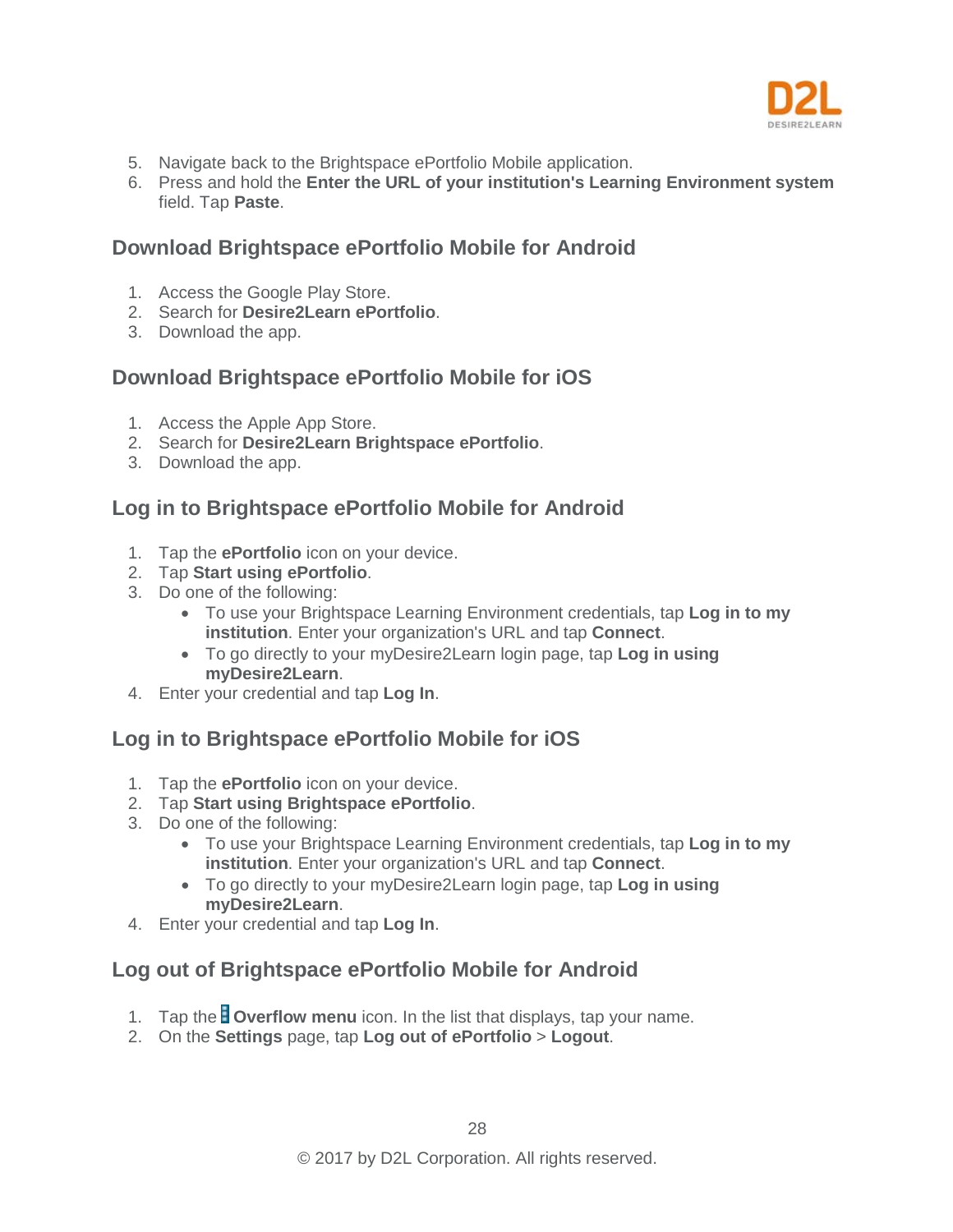

# <span id="page-28-0"></span>**Log out of Brightspace ePortfolio Mobile for iOS**

- 1. Tap the **Overflow menu** icon. In the list that displays, tap your name.
- 2. On the **Settings** page, tap **Sign out of ePortfolio**.

#### <span id="page-28-1"></span>**Share artifacts using Brightspace ePortfolio Mobile for Android**

- 1. On the **My items**, **Shared with me**, or **Activity feed** screen, tap the artifact you want to share.
- 2. Tap **Add shares**.
- 3. In the **All Shares** list, tap any group you want to share the artifact with.
- 4. Tap the **Done** icon.

#### <span id="page-28-2"></span>**Share artifacts using Brightspace ePortfolio Mobile for iOS**

- 1. On the **My items**, **Shared with me**, or **Activity feed** screen, tap the artifact you want to share.
- 2. Tap **Add users**.
- 3. Do one of the following:
	- In the **Recent Shares** area, tap the sharing groups you want to share the artifact with.
	- If you do not see the sharing group you want to share with, in the **Share with** field, enter a search term. In the **Search Result** area, tap the sharing group you want to share the artifact with.
- 4. Tap the **Done** icon.

#### <span id="page-28-3"></span>**Tag artifacts using Brightspace ePortfolio Mobile for Android**

- 1. On the **My items**, **Shared with me**, or **Activity feed** screen, tap the artifact you want to add tags to.
- 2. Tap **Add tags**.
- 3. Do any of the following:
	- To add a new tag, in the **Type a tag** field, enter your tag. Click **Add tag**.
	- To add existing tags, in the **All tags** area, tap any tag you want to add to the artifact.
- 4. Tap the **Done** icon.

#### <span id="page-28-4"></span>**Tag artifacts using Brightspace ePortfolio Mobile for iOS**

- 1. On the **My items**, **Shared with me**, or **Activity feed** screen, tap the artifact you want to add tags to.
- 2. Tap **Add tags**.
- 3. Do any of the following: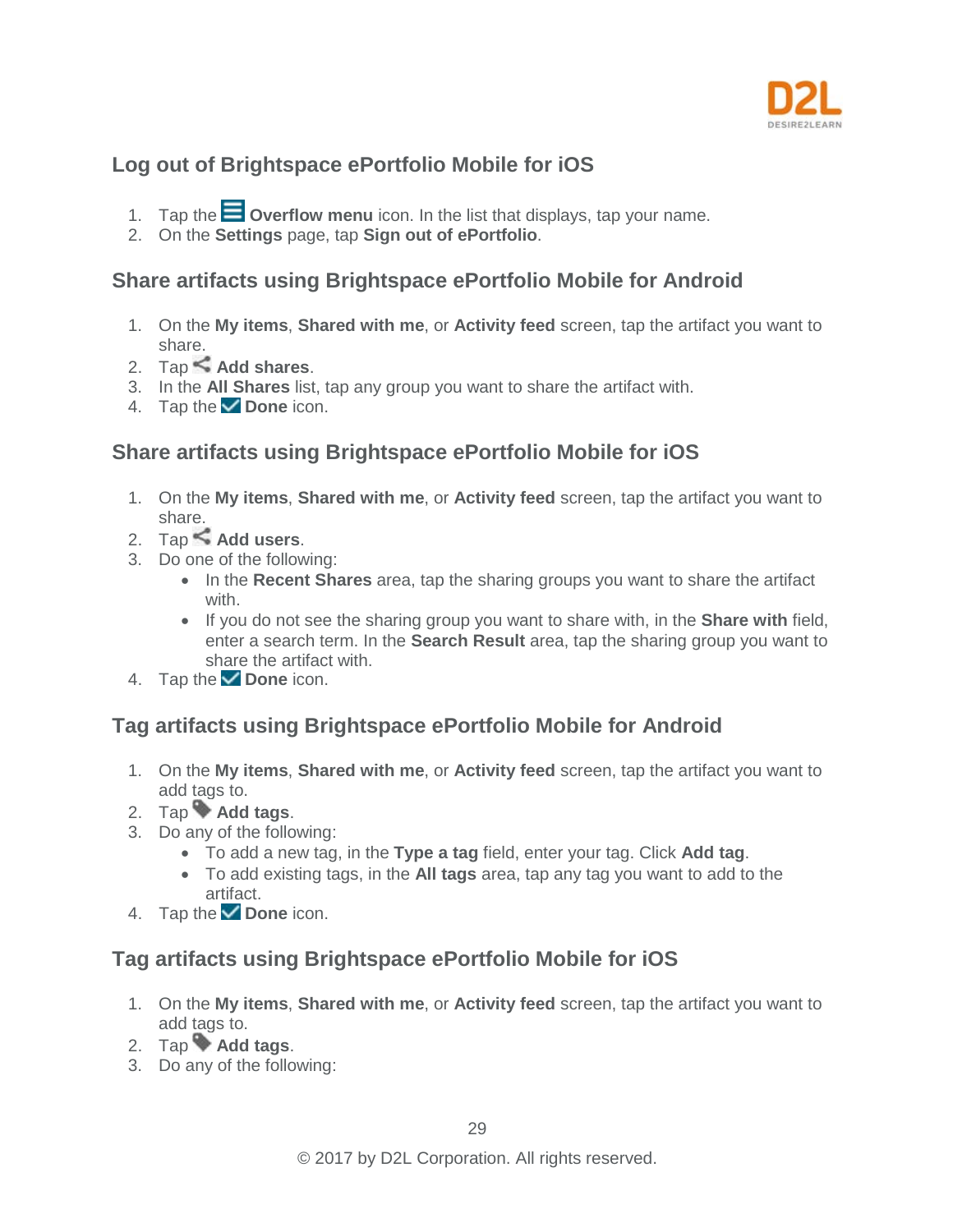

- To add a new tag, in the **Type tags** field, enter your tag. Click **Next**.
- To add existing tags, in the **All Tags** area, tap any tag you want to add to the artifact.
- 4. Tap the **Done** icon.

#### <span id="page-29-0"></span>**Using Brightspace ePortfolio Mobile for Android**

Brightspace ePortfolio Mobile for Android has three main areas, all of which are available in the **Navigation Drawer**:

- **My Items** $\circ$  Displays a list of your artifacts
- **Shared With Me<sup>** $\lozenge$  Displays a list of artifacts that other users have shared with you</sup>
- **Example 20** Activity Feed  $\bullet$  Displays a list of feedback and comments users have about your items, as well as posts and updates

Tap on any artifact in these lists to view its details. On an artifact Item Details page, you can do any of the following:

- Add and view comments on a shared artifact
- Add users to share your artifact with
- Add tags to classify your artifact
- Add your artifact to a collection

#### <span id="page-29-1"></span>**Using artifacts in ePortfolio Mobile for iOS**

#### <span id="page-29-2"></span>**Using Brightspace ePortfolio Mobile for iOS**

Brightspace ePortfolio Mobile for iOS has three main areas, all of which are available from the side menu icon:

- **My Items** $\circ$  Displays a list of your artifacts
- **Shared With Me<sup>** $\lozenge$  Displays a list of artifacts that other users have shared with you</sup>
- **E** Activity Feed<sup>\*</sup> Displays a list of feedback and comments users have about your items, as well as posts and updates

Tap on any artifact in these lists to view artifact details. On an artifact **Item Details** page, you can do any the following:

- Add and view comments on a shared artifact
- Add users to share your artifact with
- Add tags to classify your artifact
- Add your artifact to a collection